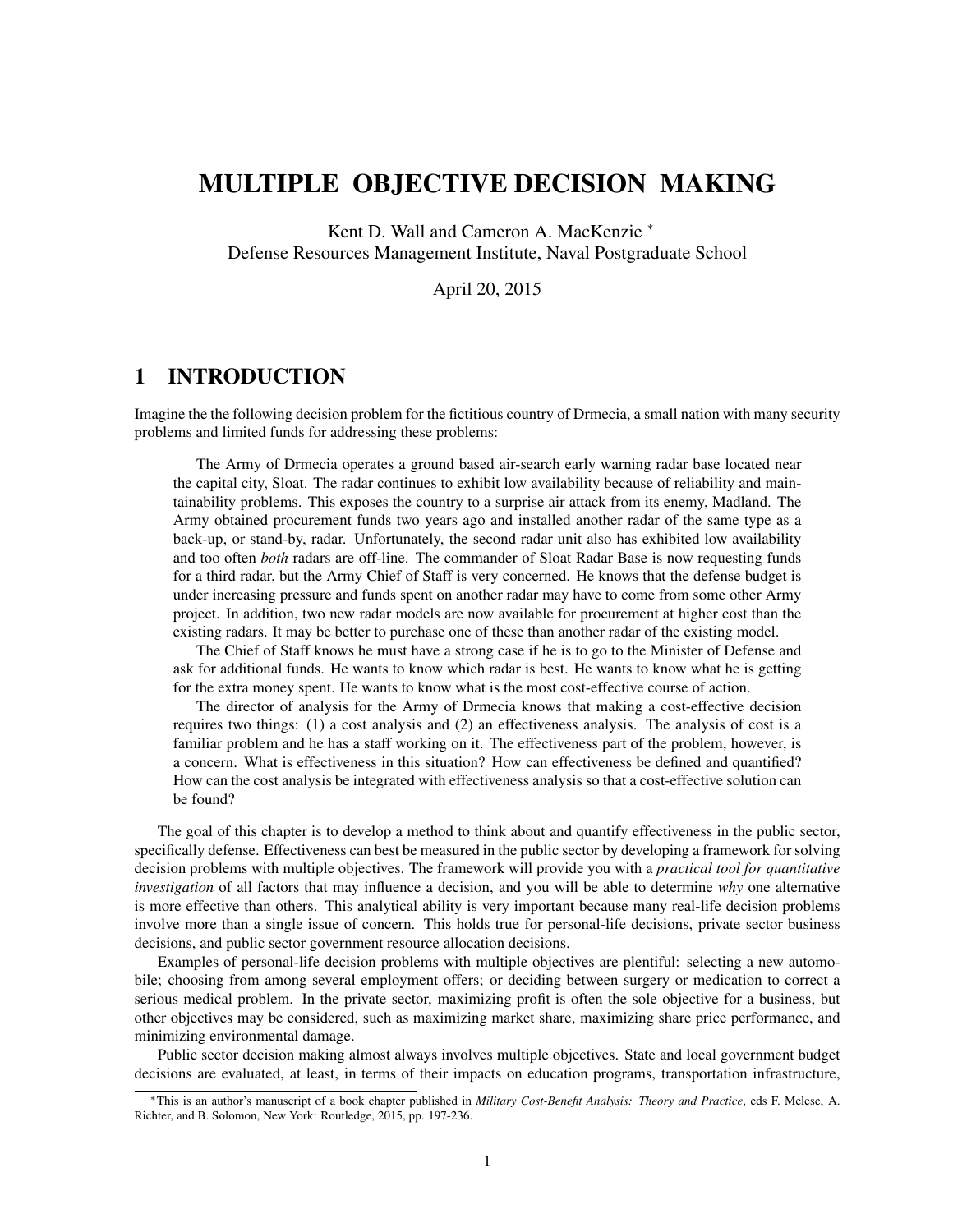public safety, and social welfare. The situation is more complex at the Federal level because national defense issues enter the picture. For example, consider the ways in which the U. S. Department of Defense evaluates budget proposals. Top-level decision makers consider the effects of a budget proposal on (1) the existing force structure, (2) the speed of modernization, (3) the state of readiness, and (4) the level of risk, among other factors. Other national defense objectives include the ability to deter aggression, project force around the world, and defeat the enemy in combat no matter the location and his military capability. This multidimensional character permeates all levels of decision making within a Planning, Programming, Budgeting and Execution System (PPBES). Acquisition decisions, training and doctrine policy changes, and base reorganization and consolidation choices all have multiple objectives.

Government decisions in general, and defense resource allocation decisions in particular, have an added evaluation challenge. Outcomes are difficult, if not impossible, to represent in monetary terms. First, benefit cannot be expressed in terms of profit. Unlike the private sector, the public sector is not profit motivated and this single monetary measure of benefit is not relevant. Second, market mechanisms often do not exist for "pricing out" the many benefits derived from public sector decisions. Thus, it is not possible to convert all the benefits into monetary terms and conduct a cost-benefit analysis. In national defense, benefits are often characterized in terms like deterrence, enhanced security, and increased combat capability. No markets exist that generate a price per unit of deterrence or a unit increase in national military security.

Solving these decision problems requires a structured systematic approach that aids in discovering all the relevant objectives and makes it easy to work with objectives expressed in many different units of measure. It also must allow the decision maker to account for the relative importance of the objectives and the importance of marginal changes within individual objective functions. Following such an approach can allow decision makers to perform cost-effectiveness analysis to compare among different programs and alternatives.

## 2 PROBLEM FORMULATION

A systematic approach to decision making requires developing a model that reflects a decision maker's preferences and objectives. We assume the decision maker is rational and seeks the most attractive or desirable alternative. Goals describe what the decision maker is trying to achieve, and objectives determine what should be done in order to achieve the decision maker's goal(s). A model based on the decision maker's objectives will allow the decision maker to evaluate and compare among different alternatives.

For a decision problem with a single objective, the model for decision making is straight forward. For example, consider the simple problem of choosing the "best" alternative where "best" is interpreted as the greatest range. Not surprisingly, the decision maker should choose the alternative with the greatest range.

Things are never this straight forward when there are multiple objectives because the most desirable or most effective alternative is not obvious. For example, consider the selection of the Sloat Radar as discussed in the introduction. The decision maker knows that range and interoperability are important. Maintenance and reliability are also concerns. How do we define effectiveness in this situation? Do we focus only on range? Do we focus only on interoperability? How can we consider all four objectives at the same time?

### 2.1 Issues of Concern and Objectives

The issues of concern to the decision maker can always be expressed as objectives. For example, in selecting a radar system, suppose two alternatives are equal in all respects except for range. In this case, the decision maker chooses the radar with more range. This concern with range translates to an objective: the decision maker wants to maximize range. Likewise, suppose that two alternatives are equal in all respects except for required maintenance, and the decision maker selects the alternative with less required maintenance. The concern with required maintenance translates to an objective: the decision maker will want to minimize required maintenance.

The rational decision maker can always be shown to act in a way consistent with a suitably defined set of objectives. Hence, decision problems characterized by many issues of concern are decision problems in which the decision maker attempts to pursue many objectives. In other words, the decision maker confronts a *Multiple Objective Decision Problem.*

The set of objectives is fundamental to the formulation of this type of decision problem. If we have a complete set of objectives that derive from *all* the issues of concern to the decision maker, we have a well formulated problem.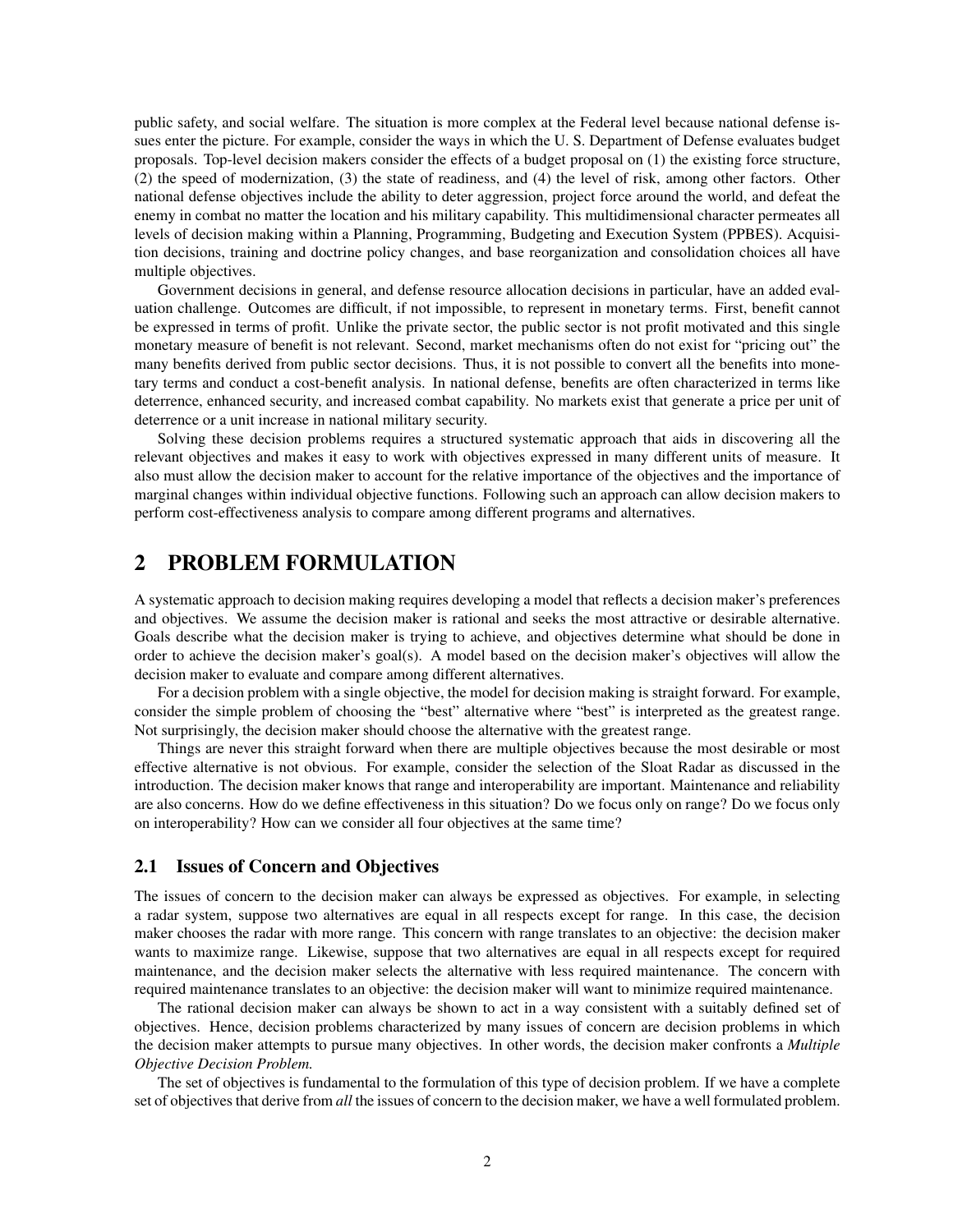Furthermore, if these objectives are defined in sufficient detail, they tell us how to evaluate the alternatives in terms that have meaning to the decision maker. In the radar example, each alternative can be evaluated in terms of its range, its interoperability, its required maintenance, etc. This knowledge is fundamental to the solution of this type of decision problem. This knowledge tells us how to quantify things or how to measure the attainment of the objectives. We seek to represent the alternatives by a set of numbers that reveal to the decision maker how well each alternative "measures up" in terms of the objectives.

Let us introduce some mathematical notation to help with the formulation, and Table 1 defines all the variables used in this chapter. Let there be M objectives for the decision maker. Let these be defined in enough detail so that we know how to measure the attainment of each objective. Let these measures be denoted  $x_i$  where  $1 \le i \le M$ . For example,  $x_1$  = range,  $x_2$  = interoperability,  $x_3$  = required maintenance, etc. Let there be N alternatives indexed by the letter j where  $1 \le j \le N$ . Thus, each alternative can be represented by a set of M numbers:

$$
\{x_1(j), x_2(j), x_3(j), \ldots, x_M(j)\}.
$$

These numbers become the *attributes* for the  $j<sup>th</sup>$  alternative, and each of the M numbers represent how well the  $j<sup>th</sup>$ alternative meets each one of the decision maker's  $M$  objectives. Evaluating an alternative means determining the numerical value of each of the measures. These serve as the raw data upon which the decision is made.

*The key to solving the decision problem is to explain how this set of* M *numbers is viewed in the mind of the decision maker*. This is done by constructing a *collective measure of value* that reflects how much the decision maker *prefers* one collection of attributes vis a vis another collection of attributes. For example, how does the decision maker value the set of attributes for the first alternative,  ${x_i(1)}$ , compared to the set of attributes for the second alternative,  $\{x_i(2)\}$ , where  $1 \le i \le M$ ? Is the the set  $\{x_i(1)\}$  more "attractive" than the set  $\{x_i(2)\}$ ?

It is challenging for a decision maker to compare alternatives if each alternative has several attributes (i.e., if M is greater than 3 or 4). Developing a function that combines the M attributes into a single number provides a method for the decision maker to compare alternatives based on the attributes that describe each alternative. This single number is called the *Measure of Effectiveness (MOE).*

### 2.2 Effectiveness

The function that measures the effectiveness of the j<sup>th</sup> alternative is called a value function,  $v(j)$ . This function incorporates the *preferences* of the decision maker and converts each *collection of attributes* as represented by the set  ${x_i(j)}$  into a number that represents the attractiveness or desirability of the collection in the mind of the decision maker. It measures the extent to which the  $j<sup>th</sup>$  alternative helps the decision maker pursue all the objectives while taking into account the relative importance of each. Effectiveness is a number. It quantifies "how far we go" towards achieving our goals as measured by the value of the objectives. The objectives are not all of equal importance, however, and  $v(j)$  also takes into account the relative importance of each objective.

The decision maker desires to maximize effectiveness by choosing the alternative with the highest  $v(j)$  subject of course to cost considerations. The fundamental problem in formulating the decision problem is defining  $v(j)$ based on the set of attributes  $\{x_1(j), x_2(j), x_3(j), \ldots, x_M(j)\}\$  and then integrating cost with the MOE.

Formulating a decision problem with multiple objectives requires four pieces of information:

- 1. We need a list of the relevant objectives.
- 2. We need to know how to value the measures associated with each individual objective.
- 3. We need to know the relative importance of these objectives.
- 4. We need to know the relative importance between the cost and effectiveness of each alternative.

We proceed to address each of these needs in the rest of the chapter.

# 3 DISCOVERING THE RELEVANT OBJECTIVES

We must know what matters in a decision problem or the consequences that a decision maker considers when thinking about each solution alternative. These are the issues of concern and are represented by objectives. We cannot judge alternatives without knowing the objectives of the decision maker.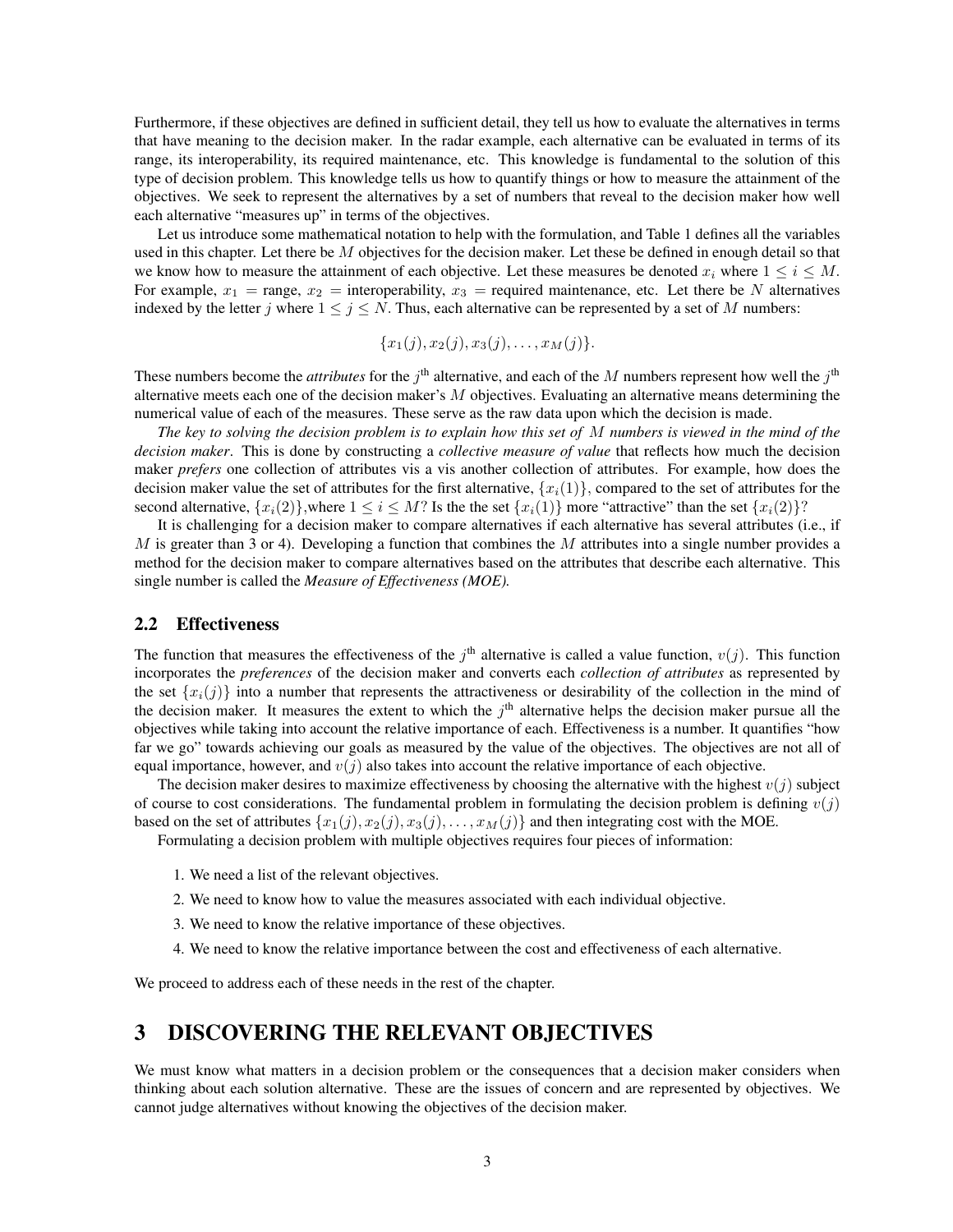| Variable                | Definition                                                                        |  |  |  |  |
|-------------------------|-----------------------------------------------------------------------------------|--|--|--|--|
| $\overline{a}$          | Assessed parameter in the exponential value function                              |  |  |  |  |
| $b_1$                   | Assessed parameter for squared term in the exponential value function             |  |  |  |  |
| $b_2$                   | Assessed parameter for cubic term in the exponential value function               |  |  |  |  |
| c(j)                    | Life-cycle cost of the $jth$ alternative                                          |  |  |  |  |
| $c_{ideal}$             | Dollar amount at which the value of cost equals 1                                 |  |  |  |  |
| $ctoo$ much             | Dollar amount at which cost is too high or value of cost equals 0                 |  |  |  |  |
| $\it i$                 | A single objective or attribute                                                   |  |  |  |  |
| $\boldsymbol{j}$        | A single alternative                                                              |  |  |  |  |
| 1<br>$k =$              | Reciprocal of too high of cost                                                    |  |  |  |  |
| $ctoo$ much             |                                                                                   |  |  |  |  |
| $w_i$                   | Importance weight for the $i$ <sup>th</sup> attribute                             |  |  |  |  |
| $w_A$                   | Importance weight for availability                                                |  |  |  |  |
| $w_C$                   | Importance weight for complexity                                                  |  |  |  |  |
| $w_E$                   | Importance weight for electronic counter-counter measures (ECCM)                  |  |  |  |  |
| $w_I$                   | Importance weight for interoperability                                            |  |  |  |  |
| $w_L$                   | Importance weight for cognitive load                                              |  |  |  |  |
| $\mathfrak{w}_P$        | Importance weight for performance                                                 |  |  |  |  |
| $w_R$                   | Importance weight for range                                                       |  |  |  |  |
| $w_U$                   | Importance weight for ease-of-use                                                 |  |  |  |  |
| v(j)                    | Measure of effectiveness for the $jth$ alternative                                |  |  |  |  |
| $v_c(c(j))$             | Value function for cost of the $jth$ alternative                                  |  |  |  |  |
| $v_i(x_i)$              | Value function for the $ith$ attribute                                            |  |  |  |  |
| $x_i$                   | Measurement for the $ith$ attribute                                               |  |  |  |  |
| $x_i(j)$                | Measurement for the $i^{\text{th}}$ attribute for the $j^{\text{th}}$ alternative |  |  |  |  |
| $x_{\text{ideal}}$      | Ideal measurement for an attribute                                                |  |  |  |  |
| $x_{\max}$              | Maximum measurement for an attribute                                              |  |  |  |  |
| $x_{\min}$              | Minimum measurement for an attribute                                              |  |  |  |  |
| $x_{\text{too little}}$ | Too little for an attribute for more-is-better case                               |  |  |  |  |
| $x_{\text{too much}}$   | Too much for an attribute for less-is-better case                                 |  |  |  |  |
| $\boldsymbol{z}$        | Swing in attribute that contributes least to an objective                         |  |  |  |  |
| $z_i$                   | Difference between $x_i$ and either $x_{\text{max}}$ or $x_{\text{min}}$          |  |  |  |  |
| К                       | Normalization constant for exponential value function                             |  |  |  |  |
| $K_1$                   | Normalization constant for quadratic exponential value function                   |  |  |  |  |
| $K_2$                   | Normalization constant for cubic exponential value function                       |  |  |  |  |
| М                       | Number of objectives or attributes                                                |  |  |  |  |
| $\cal N$                | Number of alternatives                                                            |  |  |  |  |
| V(j)                    | Payoff function for cost-effectiveness of the $jth$ alternative                   |  |  |  |  |
| $V^*$ and $V^{**}$      | Payoff values of cost-effectiveness                                               |  |  |  |  |
| $W_C$                   | Importance weight for cost                                                        |  |  |  |  |
| $W_E$                   | Importance weight for effectiveness                                               |  |  |  |  |

Table 1: Variable definitions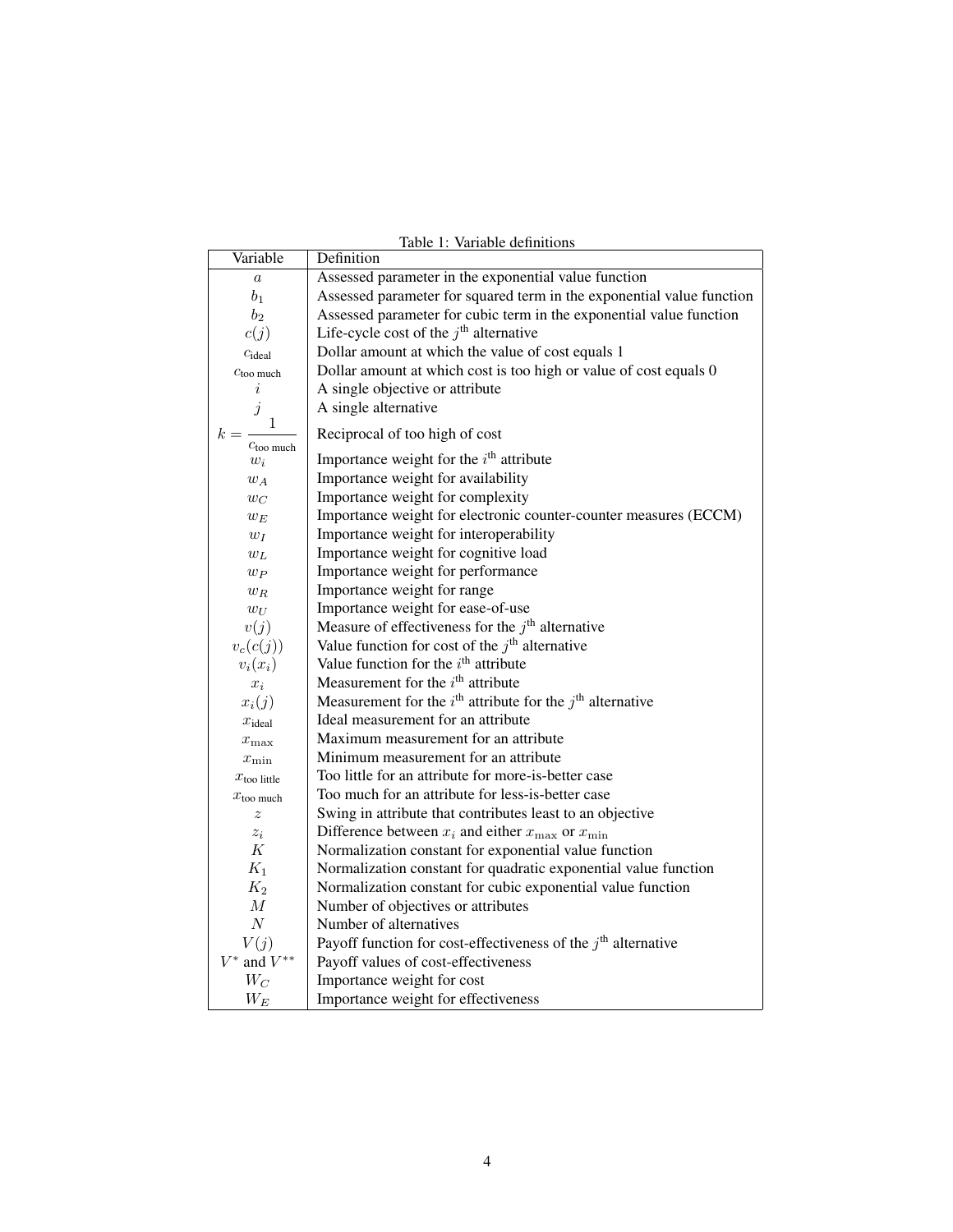

Figure 1: Generic hierarchy

Discovering all the relevant objectives is the first step in solving the decision problem. It is helpful to employ a graphical construction called an hierarchy or "tree structure." (Think of a tree: a trunk with a few main branches that have many more smaller branches that have even more smaller branches—now turn that picture upside down and you have a picture of an hierarchy.) Figure 1 depicts a hierarchy with several levels. The hierarchy begins at the top most level with a single over-arching objective that captures in its definition all that the decision maker is trying to do. For multiple objective problems in public policy, the overall objective is to *maximize effectiveness*. The objectives in the first level below the overall objective tell us how we define the top level hierarchy. We say the overall objective is refined or defined in more detail by the objectives listed on the next level down. The lower level provides more detail as to what is meant by the objective at the next higher level.

The definition is not operational unless it is useful in measuring things. We must have a way to develop the hierarchy in enough detail so that we get specific enough in our definition of the objectives that it becomes obvious to us (and everyone else) how "to measure things." What we need is a method of construction that takes us from the top level down to the lowest level where measurement is obvious. There are several ways of doing this but we will only discuss the "top-down" method and the "bottom-up" method.

### 3.1 The Top-Down Approach

In the top-down approach you start with the obvious, to maximize effectiveness. This becomes the top-level objective. Because this objective can mean many things to many people and is too vague to be operational, the next step is to seek more detail. You proceed by asking the question: "What do you mean by that?" The answer to this question will allow you to write down a set of sub-objectives, each of which derives from a more detailed interpretation by the decision maker of just what overall effectiveness means to him or her. For example, in the case of Sloat Radar the decision maker may say: "Maximizing availability is part of maximizing overall effectiveness, I've got to have a radar that works almost all the time." He may also say that "I need a high performance radar that works almost all the time, so maximizing radar performance is also part of maximizing overall effectiveness." Finally, he may say that he needs a radar that is easy to use. Thus minimizing radar complexity for the user is also important.

The top-down approach continues in this way until there is no doubt what the objectives mean because we will be able to measure their value for each alternative. For example, in the first level down from the top we know exactly what we mean by acting so as "to maximize availability." Availability has a well known precise definition: availability is the probability that a system will work at any given time. It can be measured either directly or by computation using the system's Mean Time Between Failure (MTBF) and its Mean Time To Repair (MTTR). Each alternative can be evaluated in terms of its availability, and maximizing availability is pursued by seeking the system that exhibits the highest availability.

Performance, however, does not have a precise agreed upon definition that tells us how we can measure it. Here we must ask once again: "What do you mean by that?" The answer to this question will allow us to understand what is meant by maximizing performance. Suppose, for example, that the response to this question is: "High performance means great effective radar range, resistance to electronic counter measures, and high interoperabil-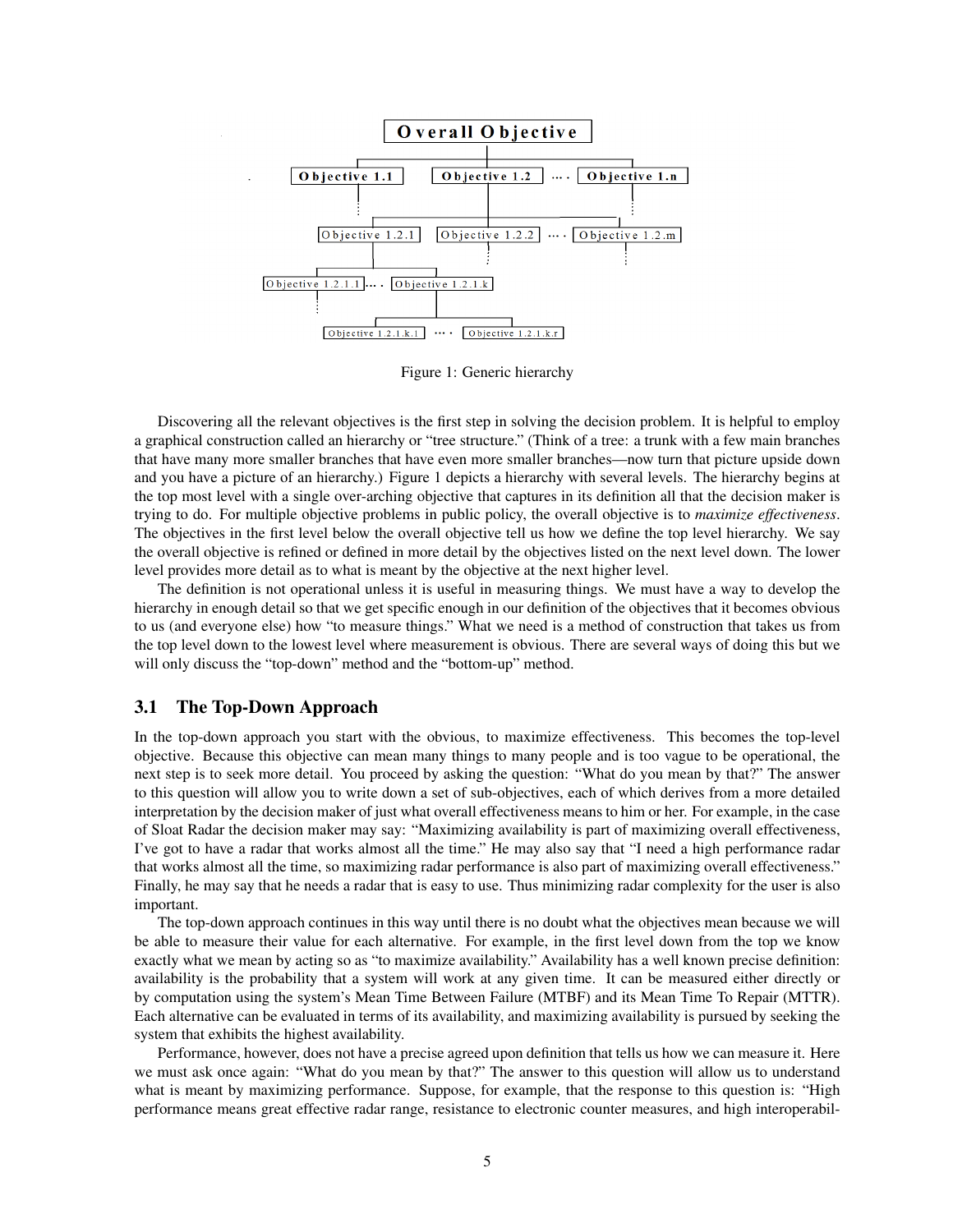

Figure 2: Sloat Radar objectives hierarchy

ity." We do not need to ask any other questions here because we know how to measure (evaluate) range for each alternative. We know how to evaluate resistance to electronic counter measures: a simple "yes" or "no" answer will do. Either an alternative has electronic counter-counter measures (ECCM) capability or it does not. Finally, we know how to measure interoperability: we can count the number of communication links that can be operated by each alternative (so it can feed target information to the various anti-air forces).

Minimizing user complexity also requires refinement so we need to ask: "What do you mean by that?" The answer in our example may be that to minimize user complexity we need to minimize the cognitive load placed on the radar operator (measured by how many things the operator has to watch, sense, react to, adjust, and refine) and maximize the ease-of-use of the radar by the operator. Each alternative could be evaluated by cognitive psychologists and human-machine interface industrial engineering specialists. In this case each evaluation could result in a simple rating scheme that uses "high," "medium," or "low" coding. Therefore both objectives are specific enough to be measurable.

The end result of this top-down approach for the Sloat radar example is the objectives hierarchy depicted in Figure 2. The key to the top-down approach is repeated application of the question "What do you mean by that?" to provide more and more detail. You stop refining the structure when the answer to the question defines a quantity that can be measured, quantified, or evaluated. When you have reached this point for each part of the hierarchy then you have completed the process and obtained what you desire—a complete description of what you mean by effectiveness and a way to measure it.

### 3.2 The Bottom-Up Approach

The bottom-up approach starts where the top-down approach ends: with a collection of very detailed and specific measures. These are structured, or grouped, into a hierarchy in a way that assures we are not forgetting anything important and we are not double counting objectives. The key to this approach is the repeated application of the question: "Why is that there?"

The construction of the list is accomplished in many ways. First, it can be considered a Christmas "wish list." The decision maker can be asked to list everything he or she would like to have in an alternative. For example, with Sloat Radar the decision maker may respond with the following. "I'd like to have maximum effective range and complete immunity to electronic 'jamming.' I'd also like to have it very easy to use so my least technically adept soldier could operate it." Second, specific measures can be found in the "symptoms" listed in the original problem statement. If the Army is upset with the existing radar availability then it is obvious that the decision maker would also be interested in improving or maximizing availability.

For each item listed the decision maker is asked: "Why is that there?" The response to this question will provide information that aids in grouping the measures. This makes it easy to define higher level objectives for each group. For example, electronic counter measure resistance and range are included so that "when the radar works, it has enough capability to do its job better than any other alternative." This response may bring to mind performance issues, and we group these two measures under an objective that seeks to maximize performance. Once performance is included as a higher objective it may provoke consideration of other ways one interprets performance, and this may make the decision maker think of high interoperability. The same process applied to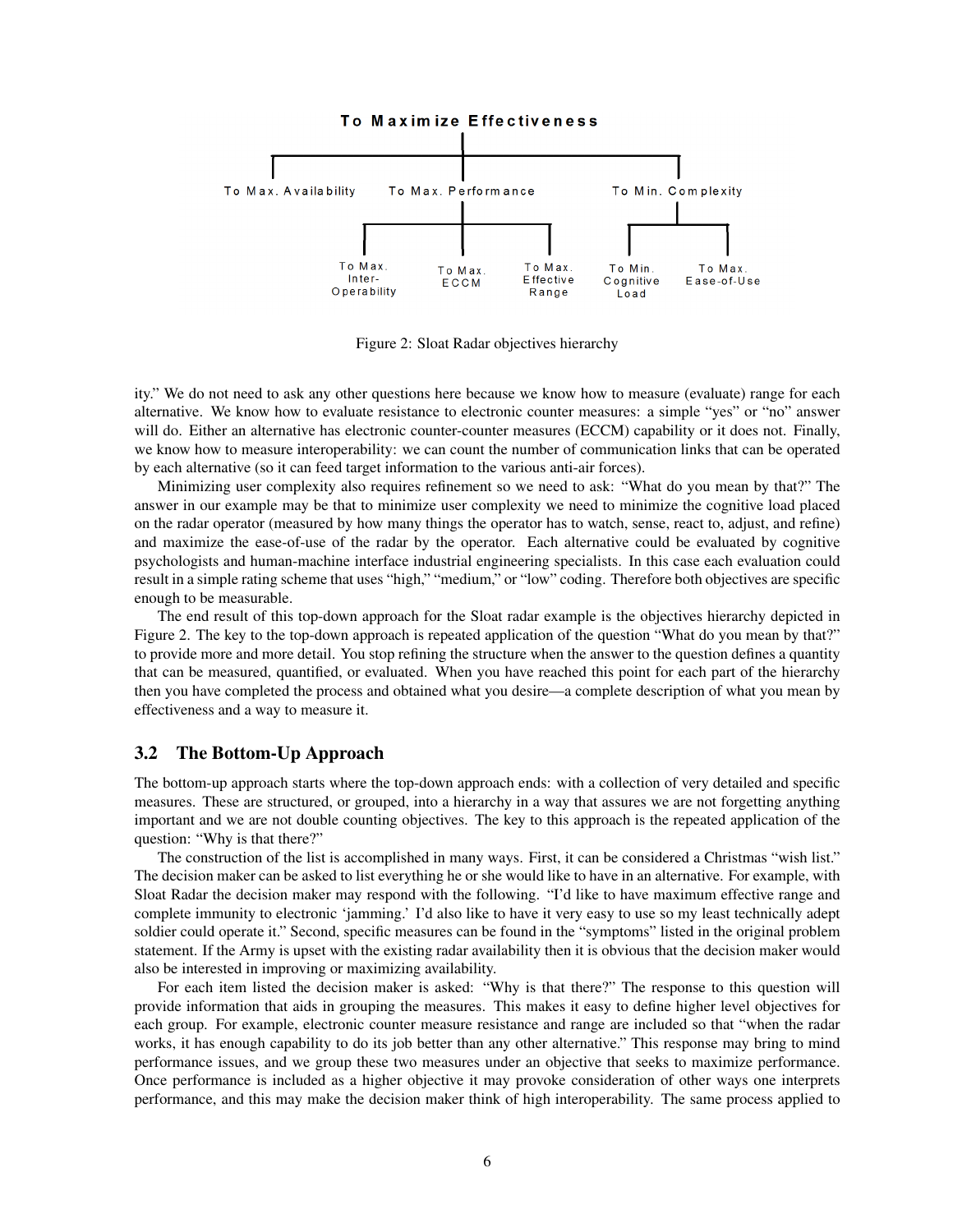the ease-of-use measure would lead to considering cognitive loading on the operator and a general concern with user complexity.

Finally, this process aids the decision maker in clarifying the higher level objectives. A structure emerges that helps insure nothing is forgotten and nothing is double counted. For example, once the higher objectives of maximizing performance and minimizing complexity are evoked, the decision maker will be able to see what is important: (1) the radar has got to work almost all the time, i.e., maximize availability; (2) when it works it must be the best, i.e., maximize performance; and (3) it should be easy to operate or else all the other stuff is not worth anything, i.e., minimize complexity. The result is a hierarchy of objectives as in the Figure 2.

### 3.3 Which Approach to Use

Each approach has its advantages and disadvantages. The top-down approach enforces a structure from the very beginning of the exercise. It is, however, often difficult to think in general terms initially. Humans find it easier to focus on specifics, like range and availability. The bottom-up approach is more attractive in this respect, but this will not produce a logical structure without additional work. Producing an extensive wish list will, most likely, produce redundant measures. Oddly enough, the longer the list, the more likely something important will be forgotten. Long lists are harder to critically examine and locate omissions. This is where structure helps.

The best approach is perhaps a combination of the two. First, construct an hierarchy with the top-down approach, and then "reverse" direction—construct a hierarchy using the bottom-up approach. Critical examination of the results provides information for a more complete final hierarchy. The result should be a hierarchy that is:

- 1. Mutually exclusive (where each objective appears once).
- 2. Collectively exhaustive (where all important objectives are included).
- 3. Able to lead to measures that are operational (can actually be used).

The bottom level of the hierarchy composes the  $M$  objectives or attributes necessary to build the function for effectiveness. The Sloat Radar hierarchy has  $M = 6$  attributes (availability, interoperability, ECCM, range, cognitive load, and ease-of-use), which will be used to compare among the different alternatives.

### 3.4 The Types of Effectiveness Measures

The effectiveness measures that result from development of the objectives hierarchy can be of three general types: (1) *natural* measures; (2) *constructed* measures; and (3) *proxy* measures.

### 3.4.1 Natural measures

Natural measures are those that can be easily counted or physically measured. They use scales that are most often in common use. Radar range, interoperability (as measured by the number of communication links provided), and availability (as measured by the probability that the system will be functioning at any given time) are examples. Weight, payload, maximum speed, size, volume, and area are other examples. Whenever possible, we should try to refine our objectives definitions in the hierarchy to obtain this type of measure.

#### 3.4.2 Constructed measures

This type of measure attempts to measure the degree to which an objective is attained. It often results when no commonly used physical or natural measure exists. For example, cognitive load is a constructed measure. It is assessed as high, medium, or low depending on the number of visual and audible signals to which the operator must attend. Suppose indicators of operator cognitive abilities as measured by aptitude scores, training rigor, and education level indicate significant error in operator function if the combination of audio and visual cues is greater than 5. A radar with 5 or more cues is then assessed as having a high cognitive load. Similarly, a combination of cues between 3 and 4 constitutes a medium cognitive load, and a combination of cues less than 3 constitutes a low cognitive load. Constructed measures are the next best thing to natural measures.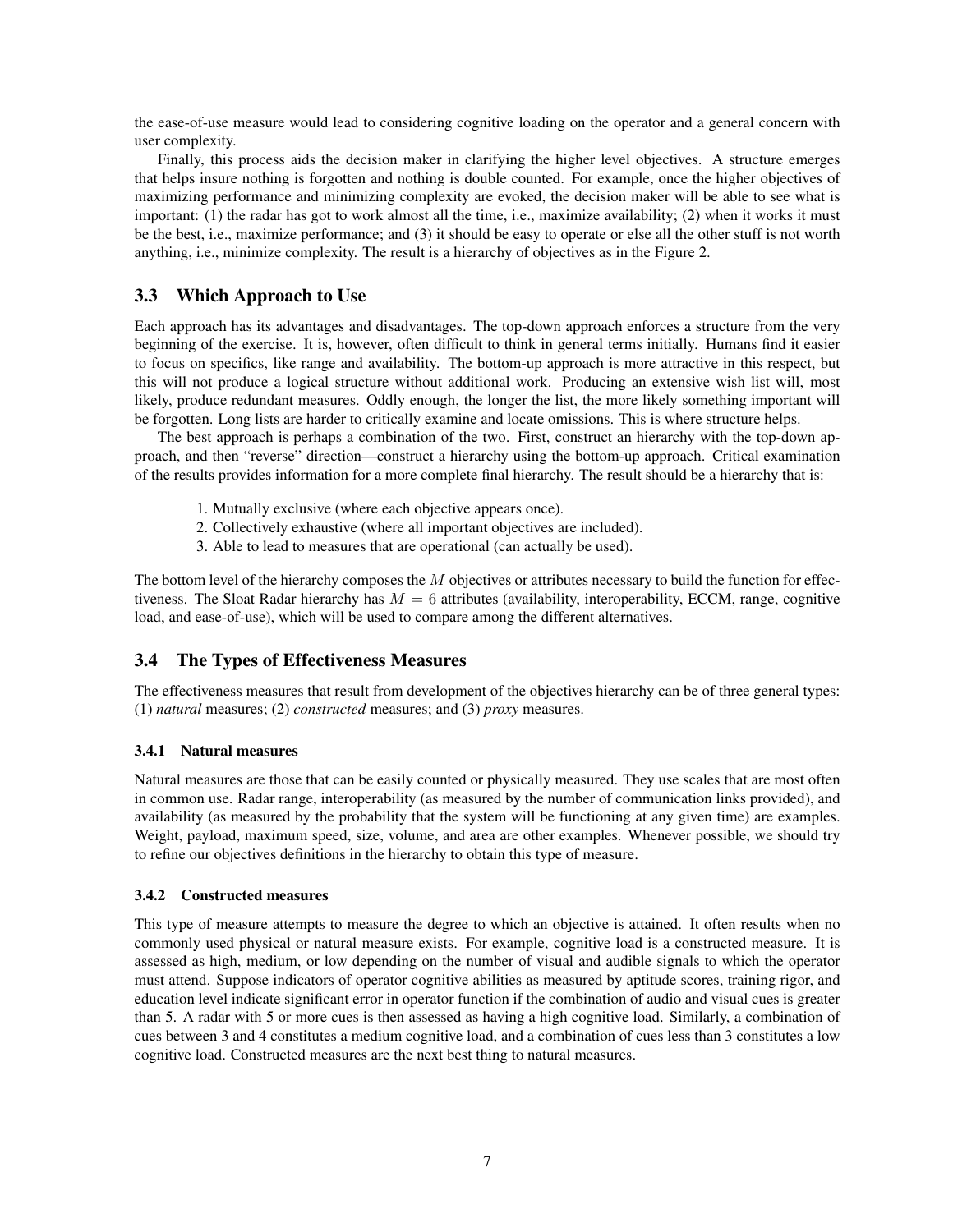#### 3.4.3 Proxy measures

These measures are like natural measures in that they usually are countable or physically measurable. The difference is that they *do not directly* measure the objective of concern. In one sense we could consider radar range to be a proxy for measuring how much an alternative helps to maximize warning time to react better to an airborne threat. The actual reaction time cannot be directly measured because we would need to know the exact attack speed of the threatening bombers. We do know, however, that the farther out we can detect an attack, the more reaction time we would have. So maximizing range is a proxy measure for maximizing time to react.

## 4 DECISION MAKER PREFERENCES

After building the objectives hierarchy, we know what is important and have created a list of the relevant objectives. Each alternative can be evaluated using the list of individual effectiveness measures for the different attributes, but these measures involve a variety of incommensurable units. We must develop a way to convert all these disparate measures to a common unit of measure. This common unit of measure represents value in the mind of the decision maker.

Calculating the MOE for the  $j<sup>th</sup>$  alternative as represented by the function  $v(j)$  requires two types of preference information: (1) information that expresses preference for more or less of a single attribute and (2) information that expresses relative importance between attributes. The first represents preference information *within* a single attribute, while the second represents preference information *across* different attributes.

The first is important because of the way a decision maker values marginal changes in a single effectiveness measure. For example, in the Sloat Radar case, a decision maker may value the increment in range from 200 km to 400 km more than twice as much as the same increment from 400 km to 600 km. The same increment in range (of 200 km) from 600 km to 800 km may be valued very little. This valuation is quite reasonable. More range is preferred to less range, but there is a point beyond which additional range has little additional value to the decision maker. We already will have "enough" range for the purposes of early warning against air attack. Such information is very important for another reason. It allows us to construct an *individual attribute value function* that provides a scaling function to convert the natural units of measurement into units of value on a scale of  $0 - 1$ . This has the advantage of removing any problem caused by the units of measurement for the individual attribute. For example, measuring radar range in terms of meters, kilometers, or thousands of kilometers can influence the numerical analysis and ultimately the answer. We need a process that is *independent of the units of measurement*. This is one of the important things we achieve with an individual attribute value function. Such a function also makes the process independent of the range of values of the individual effectiveness measures. This preference information will provide the answer to the question: "How much is enough?"

The second type of information is important because a decision maker values some individual effectiveness measures of attributes more than others. For example, in the Sloat Radar problem, the decision maker may feel it much more important to increase availability than to increase range. Such information implies that a decision maker would be willing to obtain more availability at the expense of less range. This preference information will provide the answer to the question: "How important is it?"

### 4.1 How Much Is Enough (of an Individual Attribute)?

Once we know all the relevant effectiveness measures, we need to describe how a decision maker values marginal changes in each measure. This is done by constructing a function that converts the nominal measurement scale into a 0 − 1 value scale where 0 is least preferred and 1 is most preferred. There are several ways of doing this but only one method is presented here. It is a three step procedure.

First, divide the nominal scale into "chunks," or intervals, over which the decision maker can express preference information. For example, consider radar range. The decision maker may find it difficult to express preferences for each additional kilometer of range but may find it easier to do so if we consider range in 100 kilometer chunks.

Second, ask the decision maker to tell you, using a scale of  $0 - 10$ , how valuable is the first 100 km of radar range. Then ask how valuable is the next 100 km of range (the second increment from 100 km to 200 km). Repeat this process for each additional 100 km of range until you reach the upper limit of interest. Suppose this exercise gives the following sequence when applied to range measurements between 0 km and 1000 km: 10, 10, 8, 7, 5, 3, 1, 0.5, 0.1, 0.05. These are the *increases in marginal effectiveness* to the decision maker.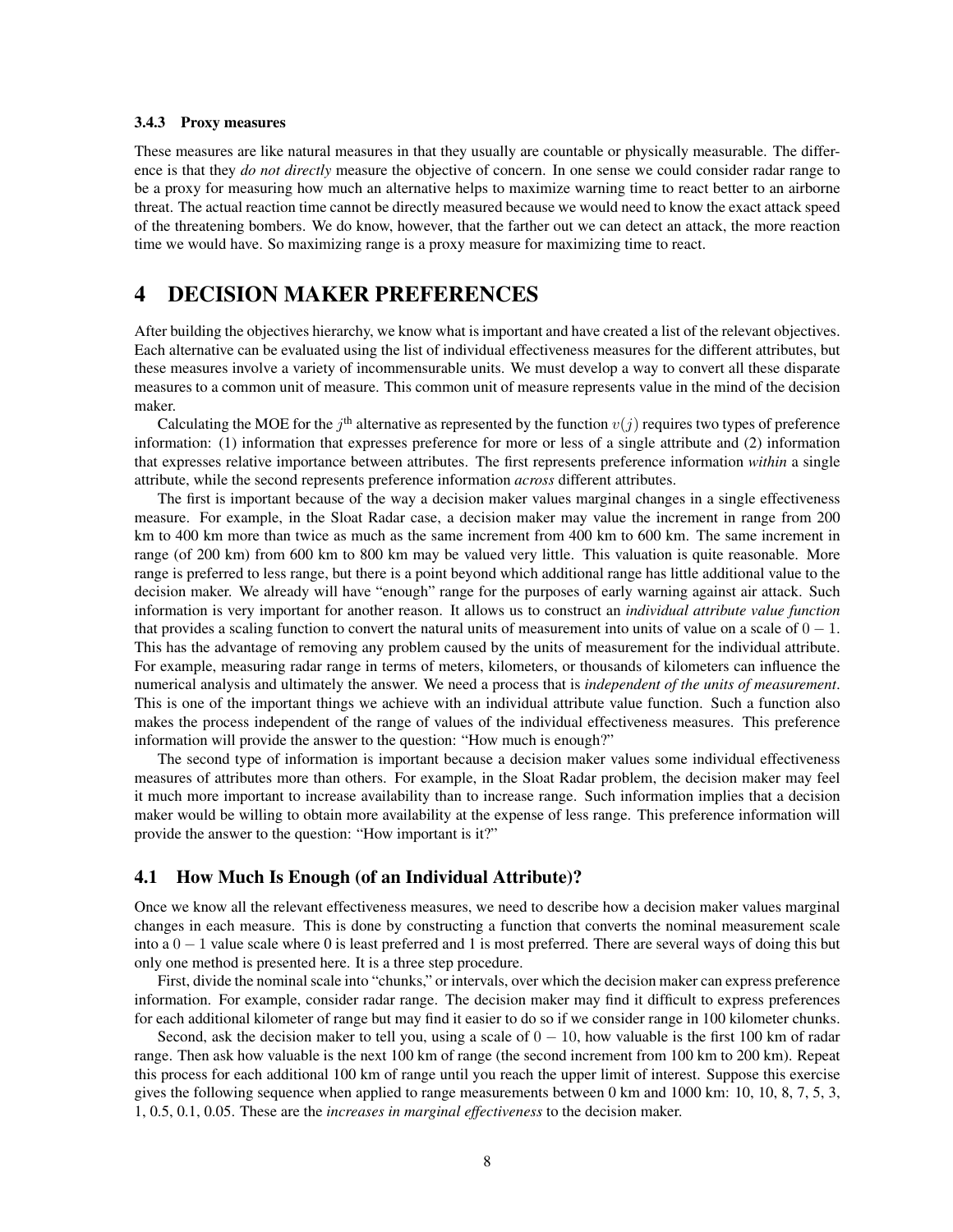

Figure 3: Radar range value function

Third, use this marginal information to create a cumulative value function scaled to give value scores between 0 and 1. The radar range example gives a total cumulative value (the sum of the marginal increments) equal to  $10 + 10 + 8 + 7 + 5 + 3 + 1 + 0.5 + 0.1 + 0.05 = 44.65$ . Divide all marginal increments by this sum: 10/44.65, 10/44.65, 8/44.65, 7/44.65, etc. We obtain a sequence of smaller numbers that add to one. The cumulative value, calculated by adding the marginal values, is what we use to determine the value of a measure. For example, the value of 300 km range is equal to the value derived from increasing the range from 0 to 100 km plus the additional value derived from increasing the range from 100 km to 200 km plus the additional value derived from increasing the range from 200 km to 300 km. The cumulative value of these normalized marginal increments is presented graphically in Figure 3.

This method achieves two important things. First, if we repeat this process for each attribute, we have a common unit of measure standardized to a  $0 - 1$  interval. Second, and most importantly, we now have a way of valuing radar range. A range of 700 km has a value of 0.985 and a range of 800 km has a value of approximately 0.997, which informs us that the decision maker prefers 800 km to 700 km but that this increase is not highly valued (only an increase in value of 0.012). On the other hand, increasing the range from 200 km (with a value of 0.448) to 300 km (with a value of 0.628) is much more valuable to the decision maker. The increase in value here is 0.18. Thus we know the decision maker prefers the 100 km increment from 200 to 300 km more than the going from 700 to 800 km.

The analysis of effectiveness is facilitated by converting this graphical information to algebraic form so we can obtain a model of preferences that allows us to quantify these preferences for every possible numerical measure for an attribute. We construct a value function for an individual attribute where  $x_i$  represents the numerical value for the i<sup>th</sup> attribute and  $v_i(x_i)$  is the value function for the i<sup>th</sup> attribute. A useful algebraic form for capturing the important characteristics of Figure 3 is the *exponential function*:

$$
v_i(x_i) = \frac{1 - e^{-a[x_i - x_{\min}]} }{K}
$$
 (1)

where  $K = 1 - e^{-a[x_{\text{max}} - x_{\text{min}}]}$  is a normalization constant. This function requires three parameters:  $x_{\text{min}}$ ,  $x_{\text{max}}$ , and  $a$ . The first two are known already because the decision maker has specified the range of interest over which  $x_i$ will vary:  $[x_{\min} \le x_i \le x_{\max}]$ . The parameter a can be obtained using least-squares regression using the Solver "add-in" tool in Excel. The parameter can also be estimated graphically by adjusting a until the curve generated by the function  $v_i(x_i)$  corresponds to the points representing the decision maker's preferences in the cumulative value function as ascertained by the three-step method. More flexible but more complicated forms of this exponential function can be used (see the Appendix). The purpose of these algebraic forms is to match the original cumulative value function given to us by the decision maker as closely as possible.

Calculating a numerical value for a in  $v_i(x_i)$  that corresponds to the information for the range of the radar, as depicted in Figure 3, is done in Excel using the Solver add-in tool. Figure 4 presents  $v_i(x_i)$  corresponding to the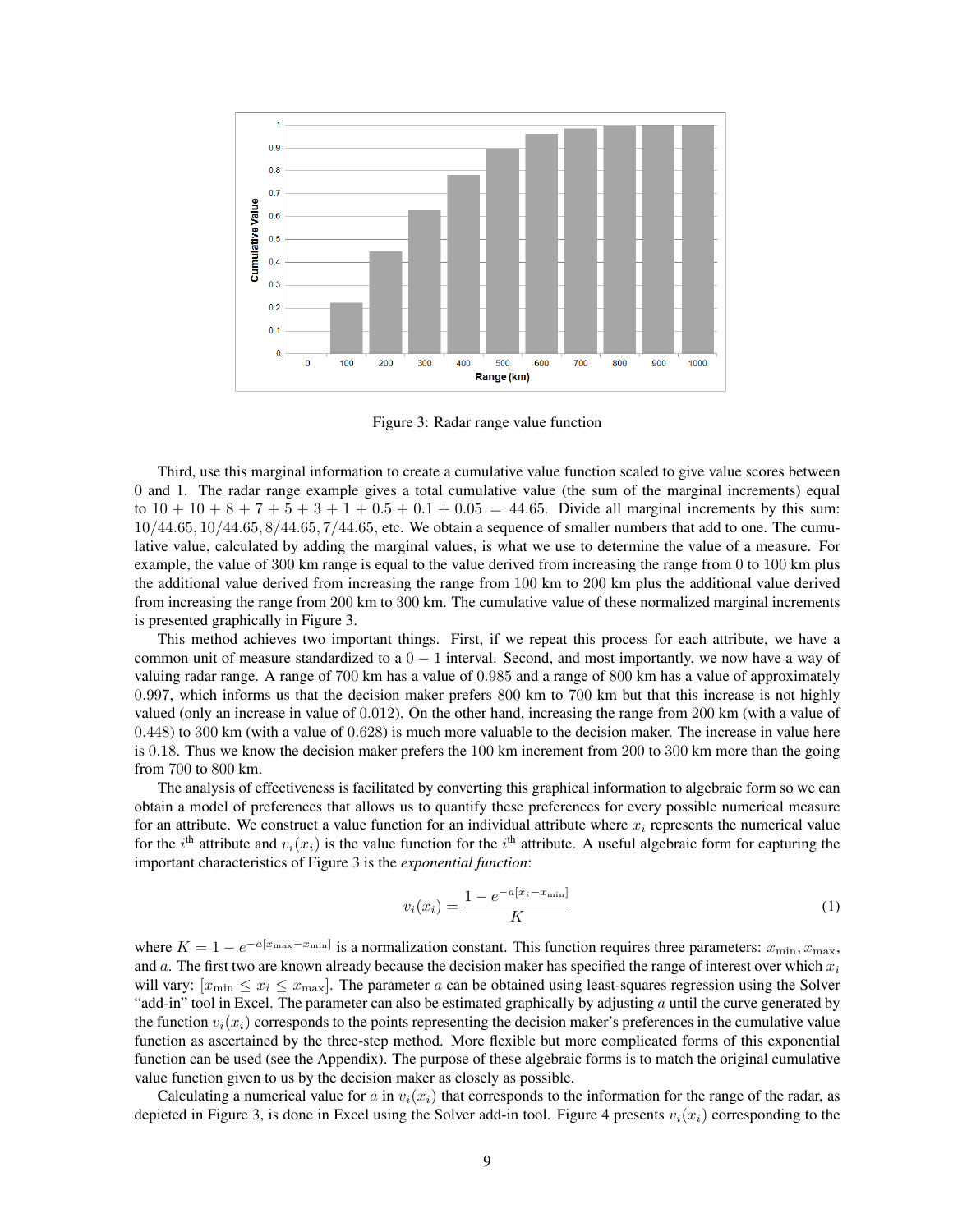

Figure 4: Fitted exponential value function for radar range



Figure 5: Radio weight value function

data in Figure 3 when we use an exponential form with  $a = 0.0033$ ,  $x_{\text{min}} = 0$ , and  $x_{\text{max}} = 1000$ .

The preceding example has illustrated a case where "more is better." Exactly the same approach is used when "less is better." For example, consider a man-portable field radio. Here less weight is preferred to more weight. Now the decision maker is asked a series of questions relating to marginal value but we "start from the other end" of the measurement scale—we start with the heaviest weight and work backwards to the lightest weight. For example, suppose it is decided that field radios weighing more than 20 kg are useless because they weigh too much for a typical soldier to carry. Imagine we use marginal changes in weight of 2 kg. We begin by asking the decision maker to give us a number (on a scale of  $0 - 10$ ) expressing the value of a 2 kg reduction (from a weight of 20 kg to a weight of 18 kg). Then we ask what value is associated with a further 2 kg reduction in weight (to 16 kg). We repeat the process until we get an answer for the value attached to the last 2 kg of weight. Suppose we obtain the sequence: 10, 9, 8, 5, 3,1, 0.4, 0.1, 0.0. These sum to 36.5 so we normalize the decrements by this total. The result is presented in Figure 5.

As in the case where more is better, the graph of cumulative value can be used to fit an exponential function for conducting analysis of effectiveness. Once again, exponential functions are very useful and can be used to represent this information:

$$
v_i(x_i) = \frac{1 - e^{-a[x_{\text{max}} - x_i]}}{K}
$$
 (2)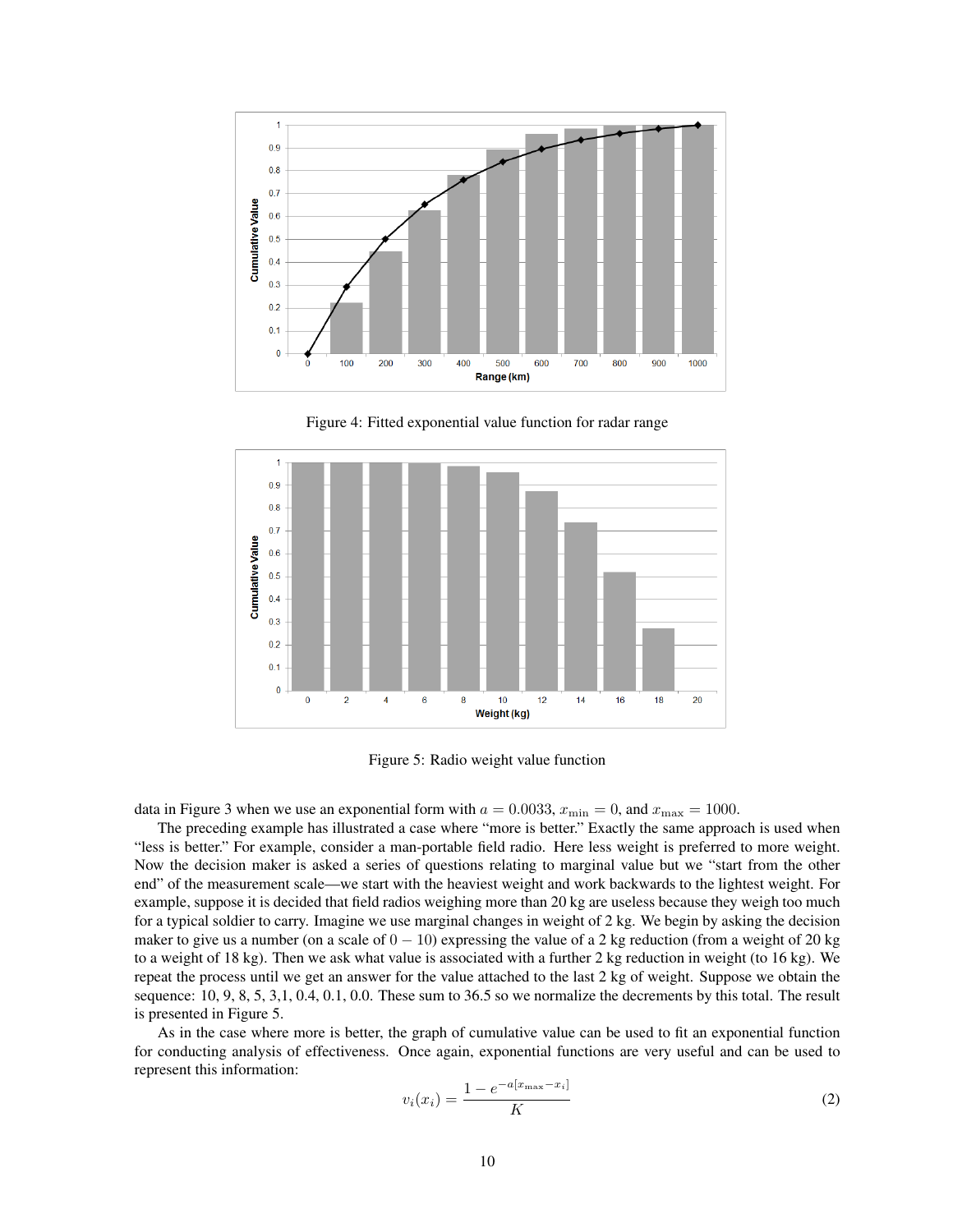

Figure 6: Fitted exponential value function for radio weight

where  $K$  is the same as before. Figure 6 depicts the results of fitting the cumulative value function for radio weight in Excel using the Solver add-in tool where  $a = 0.21$ ,  $x_{\text{min}} = 0$ , and  $x_{\text{max}} = 20$ . Once again, closer fit can be obtained by using more terms in the exponent as described in the Appendix.

A linear function can also be used to approximate the exponential function for either the more-is-better case or the less-is-better case. The linear function can use the same cumulative value function as described previously, or just two values can be assessed from the decision maker. The two values necessary are a number corresponding to "not enough performance" and a number corresponding to "good enough performance." If more is better, the number corresponding to not enough performance is "too little" or  $x_{\text{too little}}$ . If less is better, the number corresponding to not enough performance is "too much" or  $x_{\text{too much}}$ . In both cases, the number corresponding to good enough performance is "ideal" or  $x_{\text{ideal}}$ . For example, in the more-is-better example of radar range, 0 km can represent not enough performance or too little and 600 km can represent good enough performance or the ideal. We choose 600 km rather than 1000 km as the ideal because the assessed value at 600 km is 0.963 and the increase in value from 600 to 1000 km is only 0.037. In the less-is-better example of the radio's weight, we choose 20 kg as too much and 8 kg as ideal. Eight kilograms is chosen as ideal because the value at 8 kg is 0.986 and the increase in value from 8 to 0 kg is only 0.014. The linear value function is defined for more is better in which  $[x_{\text{too little}} \le x_i \le x_{\text{ideal}}]$ :

$$
v_i(x_i) = \frac{x_i - x_{\text{too little}}}{x_{\text{ideal}} - x_{\text{too little}}},\tag{3a}
$$

and for less is better in which  $|x_{ideal} \leq x_i \leq x_{\text{too much}}|$ :

$$
v_i(x_i) = \frac{x_i - x_{\text{too much}}}{x_{\text{ideal}} - x_{\text{too much}}}. \tag{3b}
$$

If  $x_i \ge x_{\text{ideal}}$  in the more-is-better case or if  $x_i \le x_{\text{ideal}}$  in the less-is-better case,  $v_i(x_i) = 1$ . Similarly,  $v_i(x_i) = 0$ if  $x_i \leq x_{\text{too little}}$  in the more-is-better case or  $x_i \geq x_{\text{too much}}$  in the less-is-better case.

### 4.2 How Important Is It (Relative to the Other Attributes)?

After assessing the preferences of the decision maker for changes in each attribute, we need to know the preferences of the decision maker among different attributes. The model for the MOE uses *importance weights* or *trade-off* weights denoted by  $w_i$ , the importance weight for the i<sup>th</sup> attribute. Each importance weight must satisfy  $0 \leq w_i \leq 1$ and together must satisfy  $\sum_{i=1}^{M} w_i = 1$ . A larger value of  $w_i$  signifies that the effectiveness measure for the i<sup>th</sup> attribute is more important.

The conditions imposed on the weights will automatically be satisfied if we apply the conditions to *each of the partial hierarchies that appear within the overall objectives hierarchy*. For example, the overall hierarchy in Figure 2 is actually composed of three hierarchies. In the first hierarchy, defined by the top level and the first level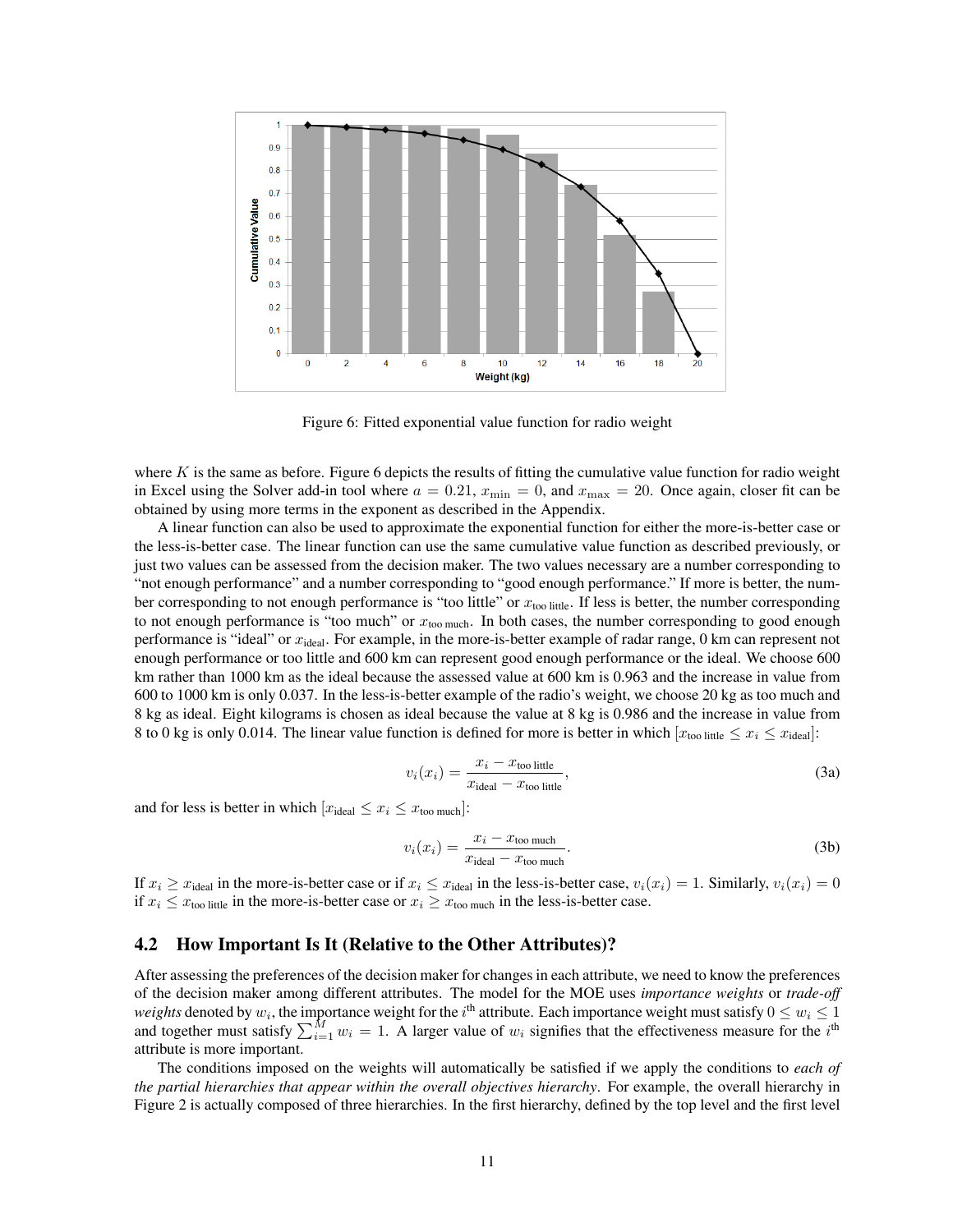underneath it, maximizing overall effectiveness is supported by maximizing availability, maximizing performance, and minimizing user complexity. The relative importance of each of these three objectives to maximizing overall effectiveness can be expressed with three weights such that  $0 \leq w_A, w_P, w_C \leq 1$  and  $w_A + w_P + w_C = 1$  ( $A =$ availability,  $P =$  performance, and  $C =$  complexity). In the second hierarchy, maximizing performance is supported by maximizing interoperability, maximizing ECCM capability, and maximizing range. The relative importance of each of these can be expressed with three more weights such that  $0 \leq w_I, w_E, w_R \leq 1$  and  $w_I + w_E + w_R = 1$  $(I =$  interoperability,  $E =$  ECCM, and  $R =$  range). Finally, minimizing complexity is supported by minimizing cognitive load and maximizing ease-of-use. The relative importance of these two objectives can be expressed with two weights such that  $0 \le w_L, w_U \le 1$  and  $w_L + w_U = 1$  (L = cognitive load and U = ease-of-use).

Assigning weights in this fashion guarantees that the weights for all M objectives or attributes sum to one and are all within the range of  $0-1$ . The Sloat Radar example has  $M = 6$  attributes, and we need 6 importance weights,  $w_1, w_2, w_3, w_4, w_5$ , and  $w_6$  to correspond to each one of the attributes (availability, interoperability, ECCM, range, cognitive load, and ease-of-use). These 6 "global" weights can be derived from the "local" weights described in the previous paragraph. Availability stands alone in the hierarchy, and  $w_A = w_1$  where  $w_1$  is the global weight for availability. Performance is composed of three attributes, and  $w_P = w_2 + w_3 + w_4$  where  $w_2$  is the global weight for interoperability,  $w_3$  is the global weight for ECCM, and  $w_4$  is the global weight for range. Complexity is composed of two attributes, and  $w_C = w_5 + w_6$  where  $w_5$  and  $w_6$  are the global weights for cognitive load and ease-of-use, respectively. Using the fact that  $w_I + w_E + w_R = 1$  for the performance sub-hierarchy and  $w_L + w_U = 1$  for the complexity sub-hierarchy, we can express the global weights for the 6 attributes:

$$
w_1 = w_A \tag{4a}
$$

$$
w_2 = w_P \cdot w_I \tag{4b}
$$

$$
w_3 = w_P \cdot w_E \tag{4c}
$$

$$
w_4 = w_P \cdot w_R \tag{4d}
$$

$$
w_5 = w_C \cdot w_L \tag{4e}
$$

$$
w_6 = w_C \cdot w_U. \tag{4f}
$$

Since each group of local weights sum to one, we know the global weights as calculated above will also sum to one:

$$
w_1 + w_2 + w_3 + w_4 + w_5 + w_6 = w_A + w_P + w_C = 1.
$$

Obtaining the weights requires solicitation of decision maker preferences using a different set of questions from that used above. There are many ways to do this, and we consider five methods.

#### 4.2.1 Direct assessment

The most obvious way to gain the information required is to directly ask the decision maker for M numbers,  $w_i$ , such that  $0 \leq w_i \leq 1$  for  $\{1 \leq i \leq M\}$  and  $\sum_{i=1}^{M} w_i = 1$ . If there are no more than three or four effectiveness measures this is a feasible approach. Unfortunately many real-life problems have many more effectiveness measures and direct assessment becomes too difficult. The Sloat Radar example has six effectiveness measures, and this presents a formidable problem to the decision maker. All is not lost, however, if we utilize the structure given us in the objectives hierarchy.

Consider the Sloat Radar hierarchy. We can ask the decision maker to consider first just the relative importance of the three components that make up overall effectiveness: availability, performance, and user complexity. Directly assessing three importance weights at this level presents no insurmountable problem for the decision maker. Next we can ask the decision maker to consider the components of performance and tell us the relative importance of interoperability, ECCM capability, and range. Finally, we can ask the same question for the components of user complexity that requires only two importance weights be assigned. The results of this series of questions allows us to compute the complete set of six weights using Eqs. (4a) - (4f).

Using the hierarchy and this "divide and conquer" approach makes direct assessment feasible in many situations where otherwise it would appear overwhelming.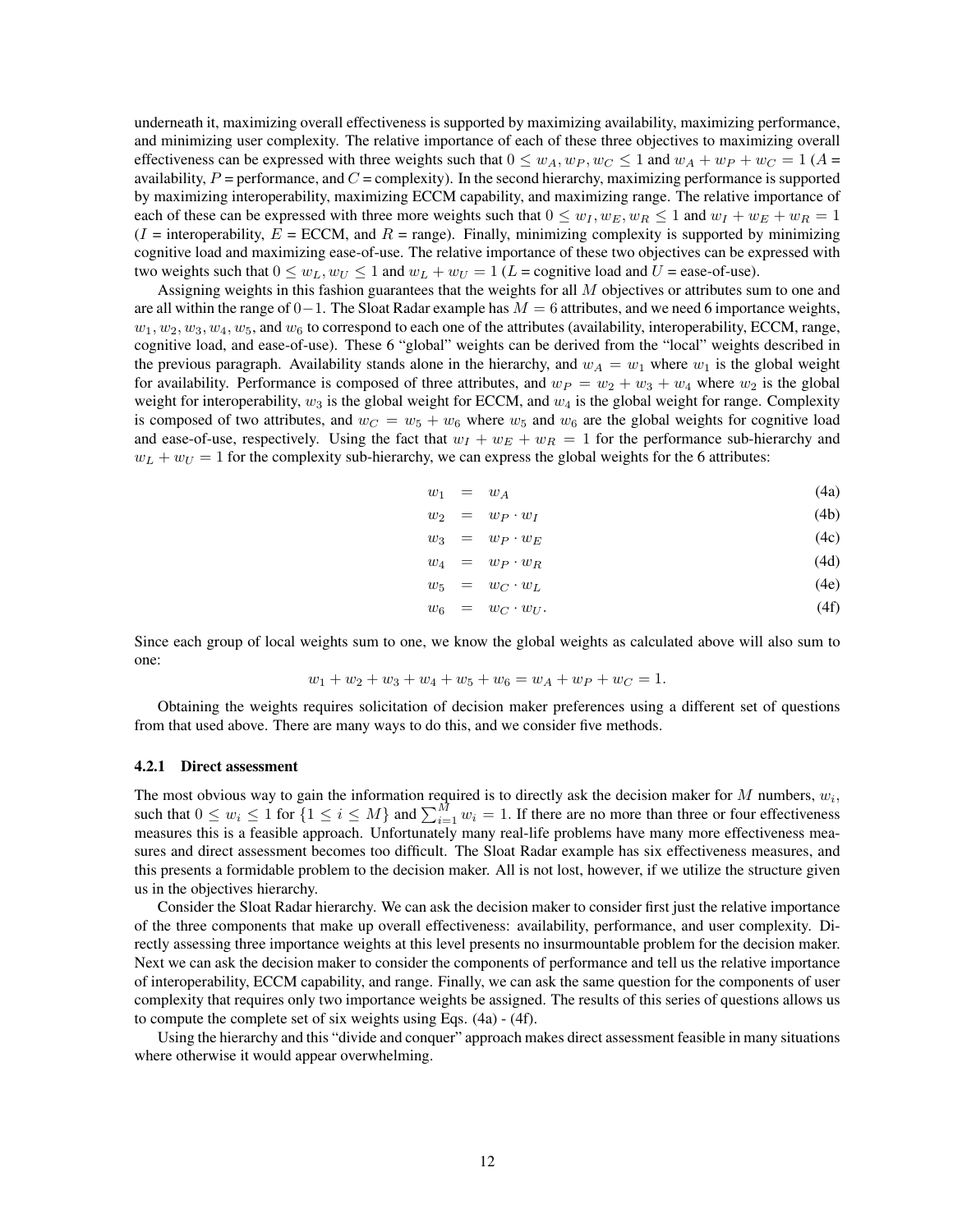#### 4.2.2 Equal importance

Direct assessment may result in the decision maker stating that "all individual measures are equally important." In this case we must ask the decision maker if this statement applies to all  $M$  attributes or to each part of the hierarchy. Different importance weights result depending on the interpretation of the statement.

If the decision maker is referring to all M attributes, then clearly  $w_i = 1/M$ . In the Sloat Radar example this means that each measure would be given a weight of  $1/6$ . It is important to realize that this weighting has implications for the corresponding weights in the hierarchy. As discussed earlier, the importance weight for performance equals the sum of global weights for interoperability, ECCM, and range, and  $w_P = 1/6 + 1/6 + 1/6$  $1/6 = 1/2$ . The weight for complexity equals the sum of the weights for cognitive load and ease-of-use, and  $w_C = 1/6 + 1/6 = 1/3.$ 

Clearly, equal importance across the bottom level measures does NOT imply equal weights throughout the hierarchy. Thus, it is very important to go back to the decision maker and ask: "Do you really believe performance is three times more important than availability?" "Do you really believe that minimizing complexity is twice as important as maximizing availability?" When phrased this way the decision maker may be led to reassess the importance weights.

If the decision maker is referring to the weights at each level in the objectives hierarchy, then we get a different set of weights for  $w_i$ . Figure 2 tells us that on the first level down availability, performance and complexity are all equally important:

$$
w_A = w_P = w_C = 1/3.
$$

This also means that all the component objectives for performance are equally important:

$$
w_I = w_E = w_R = 1/3.
$$

Finally, suppose the decision maker says that maximizing ease-of-use and minimizing cognitive load are equally important, then we know:

$$
w_U = w_L = 1/2.
$$

These local weights translate into the following global weights:

$$
w_1 = 1/3
$$
,  $w_2 = 1/3 \cdot 1/3 = 1/9$ ,  $w_3 = 1/3 \cdot 1/3 = 1/9$ ,  
\n $w_4 = 1/3 \cdot 1/3 = 1/9$ ,  $w_5 = 1/3 \cdot 1/2 = 1/6$ ,  $w_6 = 1/3 \cdot 1/2 = 1/6$ .

A very different picture emerges. Availability is three times more important than interoperability, ECCM capability, and range. Availability is twice as important as cognitive load and ease-of-use.

The structure of the hierarchy is a powerful source of information that we will continually find helpful and informative.

#### 4.2.3 Rank sum and rank reciprocal

Sometimes the decision maker will provide only *rank order* information. For example, in assessing the weights making up the performance measure, the decision maker may tell us: "Range is most important, interoperability is second most important, and ECCM is least important." In such cases we can use either the *rank sum* or *rank reciprocal* method. Range has rank one, interoperability has rank two, and ECCM has rank three.

In the rank sum method, range has an un-normalized weight of 3, interoperability 2, and ECCM 1, based on the decision maker's ranking. Dividing each of these weights by the sum  $3 + 2 + 1 = 6$  returns the normalized weights:  $w_R = 3/6, w_I = 2/6$ , and  $w_E = 1/6$ .

In the rank reciprocal method, the reciprocals of the original ranks give:

Range = 
$$
1/1
$$
  
Interoperability =  $1/2$   
ECCM =  $1/3$ 

which sum to  $11/6$ . Dividing the reciprocal ranks by their sum gives three numbers that satisfy the summation condition and represent a valid set of weights:  $w_R = 6/11$ ,  $w_I = 3/11$ , and  $w_E = 2/11$ .

Both the rank sum and rank reciprocal methods only require rank order information from the decision maker. The rank sum method returns weights that are less dispersed than the rank reciprocal method, and less importance is placed on the first objective in the rank sum method.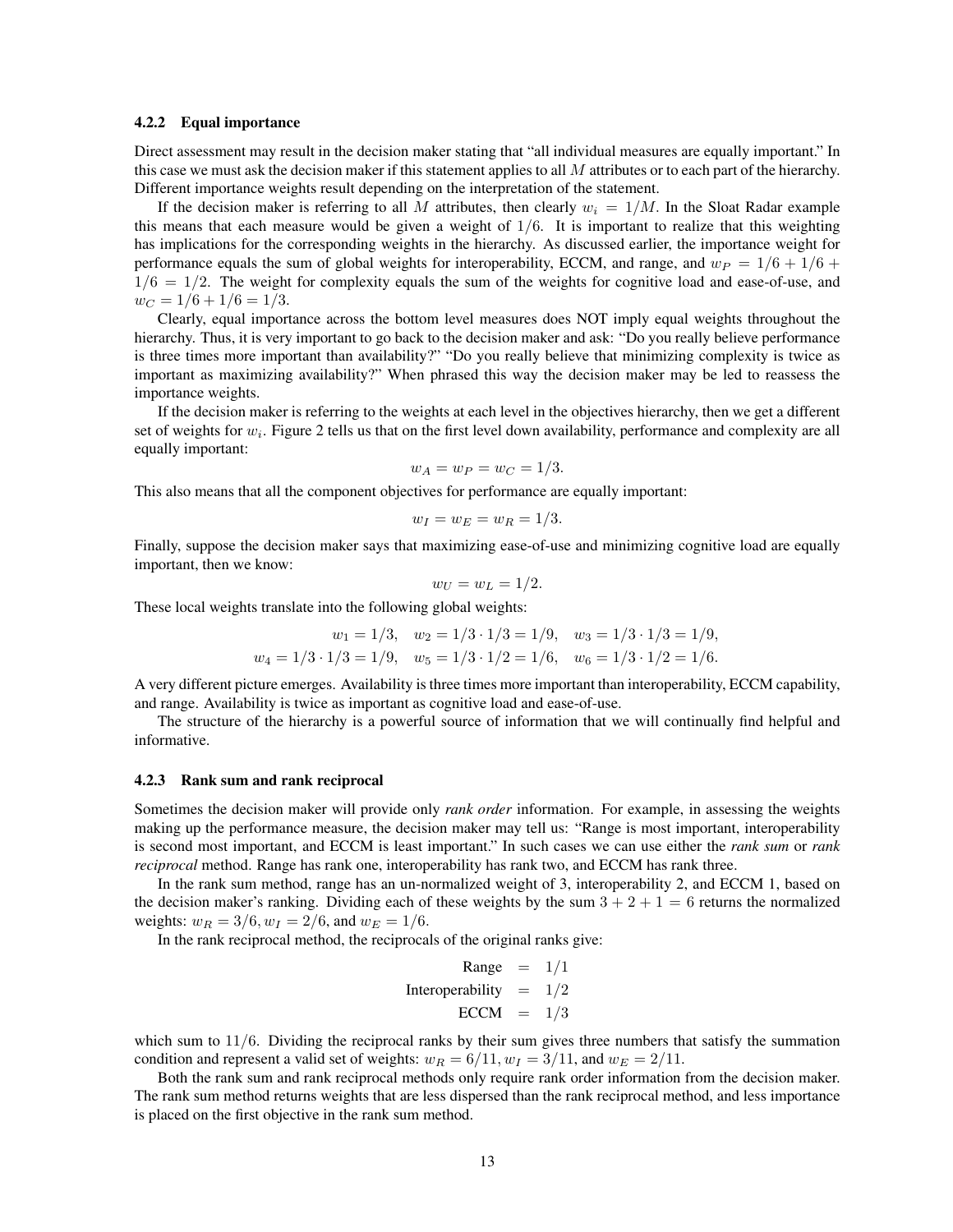#### 4.2.4 Pairwise comparison

Decision makers find it easier to express preferences between objectives where there are only two objectives. This has led to a procedure for soliciting preference information based on pairwise comparisons. This allows the importance weights over  $M$  measures to be established by comparing measures only two at a time. This is a special case of the swing weighting method, which is described subsequently.

#### 4.2.5 Swing weighting

One method helpful with direct assessment that incorporates more than rank order information is *swing weighting*. Although more complex than the other methods, the swing weighting method can provide a more accurate depiction of the true importance the decision maker places on each objective. Swing weighting is also sensitive to the range of values that an attribute takes, and different values for attributes can result in different weights. The method has four steps. First, the decision maker is asked to consider the increments in *overall* effectiveness that would be represented by shifting, or "swinging," each individual effectiveness measure from its least preferred value to its most preferred value. Second, the decision maker is asked to order these overall increments from least important to most important. Third, the decision maker quantitatively scales these increments on a scale from 0 to 100. Finally the sum-to-one condition is used to find the value of the least preferred increment.

Let us illustrate this process using the performance part of the Sloat Radar hierarchy. We need to find three importance weights:  $w_I, w_E$ , and  $w_R$ . First, suppose that the least preferred under performance are 0 km for range, 0 communication links for interoperability, and no ECCM. This "least-preferred alternative" with 0 km in range, no communication links, and no ECCM has a value of 0 for performance. The most preferred under performance are 1000 km for range, 5 communication links, and with ECCM. The decision maker believes that a swing in range from 0 to 1000 km will contribute most to performance, a swing from no communication links to five links will contribute second most to performance, and a swing from no ECCM capability to having ECCM capability will contribute the least to performance. Because range is the most preferred swing, we arbitrarily assign a value of 100 to a hypothetical alternative with 1000 km range, 0 communication links, and no ECCM. We ask the decision maker for the value of swinging from 0 to 5 communication links relative to the alternative with a value of 100 and the least-preferred alternative with a value of 0. The decision maker may say that a hypothetical alternative with 0 km range, 5 communication links, and no ECCM has a value of 67. Finally, the decision maker may conclude that a hypothetical alternative with 0 km range, 0 communication links, and having ECCM capability has a value of 33 relative to the other alternatives. Thus, we know the un-normalized weights are 100 for range, 67 for interoperability, and 33 for ECCM. Dividing each weight by the sum of the un-normalized weights gives the importance weight for each attribute:  $w_R = 100/(100 + 67 + 33) = 1/2$ ,  $w_I = 67/(100 + 67 + 33) = 1/3$ , and  $w_E = 33/(100 + 67 + 33) = 1/6.$ 

These weights express something very important in effectiveness analysis. When  $x_i$  is at its least preferred value,  $v_i(x_i) = 0$ . When it is at its most preferred value  $v_i(x_i) = 1$ . The weights,  $\{w_i, 1 \le i \le M\}$ , capture the relative importance of these changes. The ratio  $w_i/w_{i'}$  expresses the relative importance between the changes from worst to best in the measures  $x_i$  and  $x_{i'}$  for the  $i^{\text{th}}$  and  $i'^{\text{th}}$  attributes.

Swing weighting incorporates three types of preference information: ordinal (rank), relative importance, and range of variation of the individual effectiveness measures. Pairwise comparison uses rank and relative importance. The rank sum and rank reciprocal methods only use rank information.

## 5 EFFECTIVENESS ANALYSIS

The quantification of decision maker preferences completes our model of effectiveness. We can begin assessing or analyzing the overall effectiveness of each alternative. All the ingredients are present: The objectives hierarchy tells us what is important and defines the individual measures of effectiveness. The individual value functions tell us how the decision maker values marginal increments in these measures and scales them to a 0−1 interval. Finally, the importance weights tell us the relative importance of the individual attributes. The weights are combined with the values for a single alternative to calculate the overall effectiveness of the  $j<sup>th</sup>$  alternative:

$$
v(j) = w_1 \cdot v_1(x_1(j)) + w_2 \cdot v_2(x_2(j)) + w_3 \cdot v_3(x_3(j)) + \dots = \sum_{i=1}^{M} w_i \cdot v_i(x_i(j)).
$$
 (5)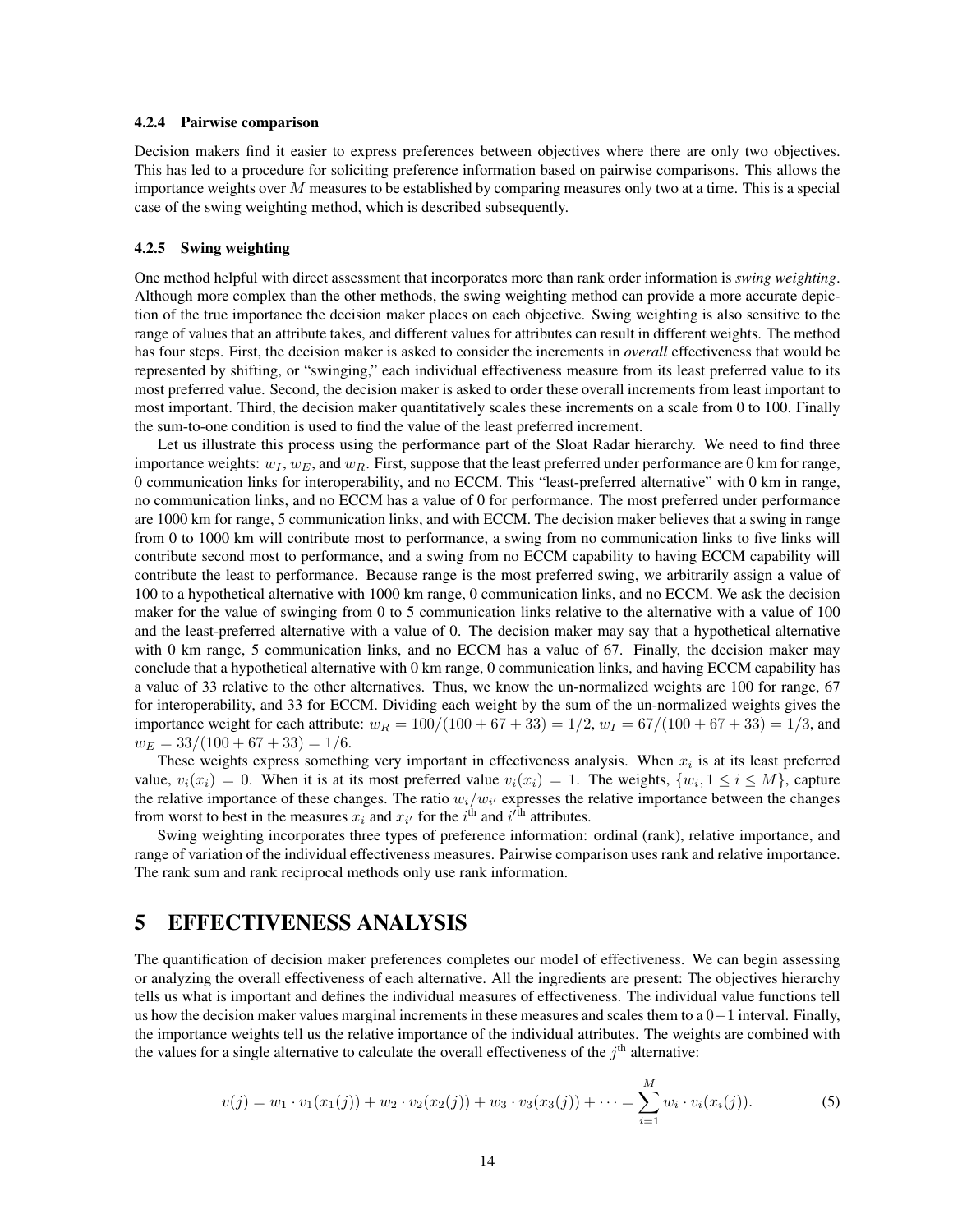Table 2: Evaluation data for Sloat Radar

| Alternative        | Availability | Interoperability | <b>ECCM</b> | Range (km) | Cognitive load | Ease-of-use |
|--------------------|--------------|------------------|-------------|------------|----------------|-------------|
| Sloat 2            | 0.79         | 2 data links     | Nο          | 250        | Low            | Medium      |
| Sloat <sub>3</sub> | 0.87         | 2 data links     | Nο          | 250        | Low            | Medium      |
| <b>SkyRay</b>      | 0.98         | 4 data links     | No.         | 700        | Medium         | Low         |
| Sweeper            | 0.97         | 2 data links     | Yes         | 500        | High           | Low         |

The MOE is calculated as the weighted sum of all the individual value functions. Nothing of relevance is left out, and everything that enters the computation does so according to the preferences of the decision maker.

Evaluating the overall effectiveness of an alternative requires computing its  $v(j)$ . The result allows us to order all the alternatives from best to worst according to their MOE. The "best" alternative is now the alternative with the largest MOE. While this provides us a way to find "the" answer, we have a far more powerful tool at hand.

We can use Eq. (5) to investigate why we get the answers we do. For example, what makes the best alternative so desirable? What individual effectiveness measures contribute most to its desirability? An alternative may be the best because of very high effectiveness in only one single measure. This may tell us that we could be "putting all our eggs in one basket." If this alternative is still under development, uncertainties about its development may make this alternative risky, and identifying the second best alternative may be important.

We can also assess the sensitivity of the answer to the importance weights. We can find out how much the weights must change to give us a different answer. For example, would a change of only 1% in one of the higher level weights change the ordering of the alternatives? How about a change of 10%? This is of practical significance because the decision maker assigns weights subjectively, and this always involves a lack of precision.

Most important of all is the ability to assess the effect of uncertainty in the future condition. The decision maker's preferences are a function of the future condition. If the decision maker believes the future condition will change, then the preferences, value function, and weights may change. The effects of uncertainties in the problem formulation can be readily evaluated once we have our model.

We illustrate each of these situations using the Sloat Radar example. Suppose there are four alternatives: (1) "do nothing" (keep the two existing radars at Sloat which is labeled as Sloat 2); (2) purchase a third radar for Sloat of the same type (which is labeled as Sloat 3); (3) purchase the new SkyRay radar; and (4) purchase the new Sweeper radar. The latter two alternatives are new, with better range, availability, interoperability and ECCM. These come at the cost of higher cognitive load and less ease-of-use. The costs of procurement for the two new radars are also higher than purchasing an existing radar. The data on which each of these four alternatives are depicted in Table 2.

### 5.1 The Components of Success

The decision maker preferences for the importance weights are  $w_A = 0.60, w_P = 0.35, w_C = 0.05, w_I = 0.05$  $0.50, w_E = 0.0, w_R = 0.50, w_L = 0.50$ , and  $w_U = 0.50$ . Individual value functions for availability and range are specified by value functions similar in shape and form to that portrayed in Figure 4. The individual value function for interoperability is similar but specified for integer values,  $0 - 5$ . The individual value function for ECCM capability is binary, taking the value 0 for no ECCM capability and the value 1 for having ECCM capability. Cognitive load and ease-of-use are evaluated using a constructed scale of three categories: low, medium, and high. For cognitive load,  $v_L(\text{low}) = 1$ ,  $v_L(\text{medium}) = 0.5$ , and  $v_L(\text{high}) = 0$ . For ease-of-use  $v_U(\text{low}) = 0$ ,  $v_U$  (medium) = 0.5, and  $v_H$  (high) = 1. Combining these evaluations and preferences gives the values depicted in Table 3.

Multiplying each of the global weights by the each of the values and adding them together calculates an MOE for each radar, as pictured in Figure 7. SkyRay is the most effective alternative and we know why. It has the highest value for interoperability and range. Sweeper is second best because it has the second highest value for range. All alternatives possess approximately the same availability rating. Interoperability and range are the attributes that are most important in discriminating among these alternatives.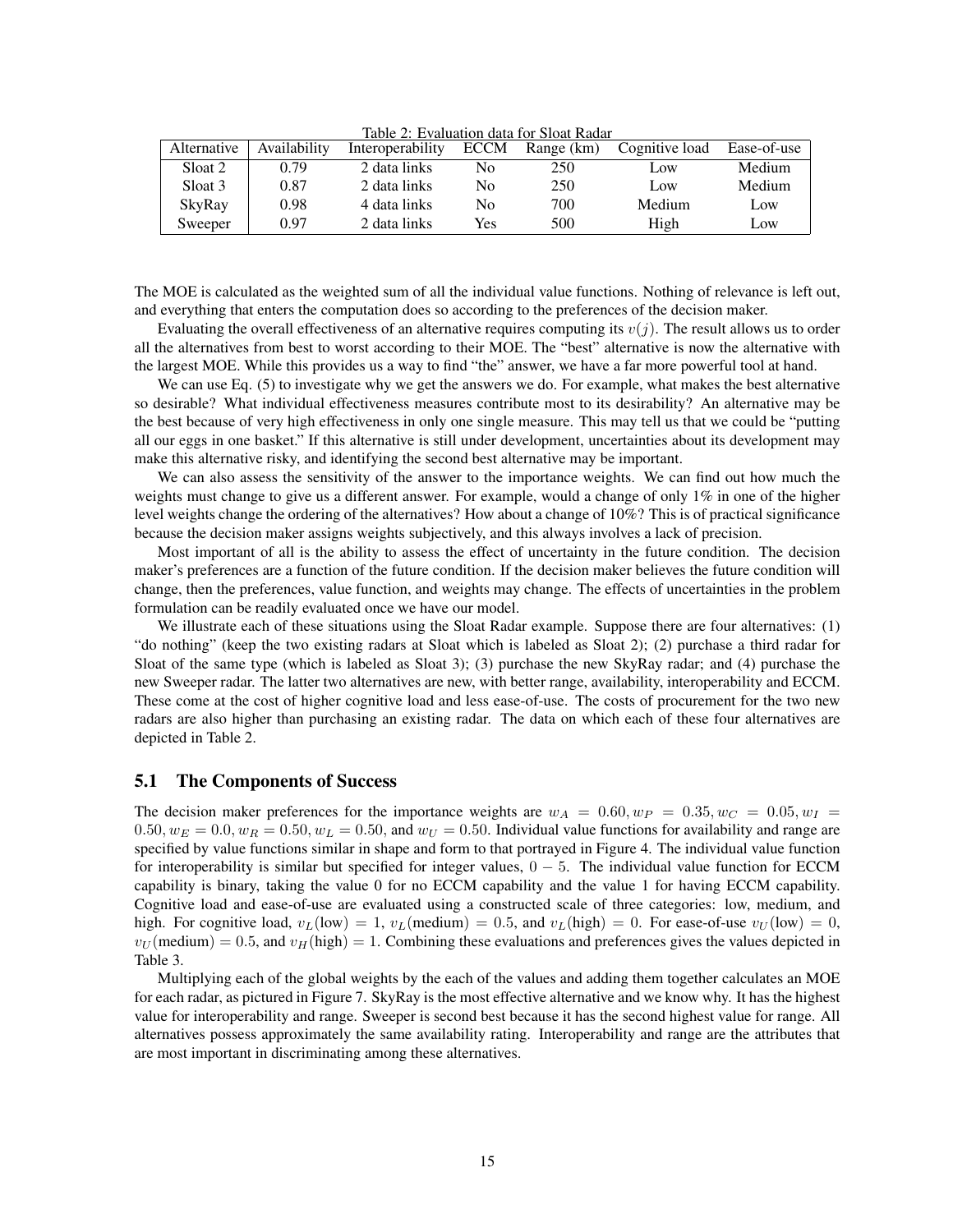| Alternative    | Availability | Interoperability | <b>ECCM</b> | Range (km) | Cognitive load | Ease-of-use |
|----------------|--------------|------------------|-------------|------------|----------------|-------------|
| Sloat 2        | 0.962        | 0.375            |             | 0.413      | 1.0            | 0.5         |
| Sloat 3        | 0.982        | 0.375            |             | 0.413      | 1.0            | 0.5         |
| SkyRay         | 0.998        | 0.938            |             | 0.909      | 0.5            |             |
| Sweeper        | 0.997        | 0.375            |             | 0.774      |                |             |
| Global weights | 0.60         | 0.175            |             | 0.175      | 0.025          | 0.025       |

Table 3: Values and weights for Sloat Radar



Figure 7: Components of overall effectiveness for Sloat Radar

### 5.2 Sensitivity to Preferences

The original importance weights produce an ordering of alternatives in which SkyRay is most effective, Sweeper next most effective, followed by Sloat 3 and then Sloat 2. Is this ordering robust to reasonable changes in the weights? If not, which weights are most influential? Questions like these are answered using the model to recompute the MOE of each alternative with different importance weights.

First let us fix  $w_P = 0.35$  and vary both  $w_A$  and  $w_C$  over a reasonable range of values subject to the condition that  $w_A + w_P + w_C = 1$ . The result is shown in Figure 8. SkyRay remains the most effective alternative for the range of weights examined, which means that the most effective alternative is fairly robust to changes in the importance weights for availability relative to complexity. The ordering of the other alternatives changes if  $w_A \leq 0.55$  or, correspondingly, when  $w_C \geq 0.10$ . As availability becomes less important relative to complexity, Sweeper becomes the least effective radar, and Sloat 3 becomes the second most effective alternative. When determining the second most effective alternative, the decision maker needs to ask himself: "How confident am I that  $w_A > 0.55$  when  $w_P = 0.35$ ?"

Attention now focuses on the influence of  $w_P$ . We repeat the above analysis for  $w_A$  and  $w_C$  for different values of  $w_P$ . If  $w_P = 0.25$ , SkyRay remains for the most effective alternative as long as  $w_A \ge 0.5$  and  $w_C \le 0.25$ . As depicted in Figure 9, if  $w_P = 0.2$ , Sloat 3 becomes the most effective if  $w_A \le 0.55$  or  $w_C \ge 0.25$ . The question to ask is: "How likely is it that  $w_A \le 0.55$ ,  $w_P \le 0.2$ , and  $w_C \ge 0.25$ ?" If the decision maker responds that he will not put that much importance on complexity relative to availability and performance, then SkyRay remains the most effective alternative.

### 5.3 Uncertainty in the Future Conditions

A new future condition or planning scenario may change the decision maker's preferences and consequently, the ordering of the alternatives. Investigating this type of sensitivity is very important when there is uncertainty in the future condition. Let us assume the situation described in Section 5.1 and depicted in Figure 7 corresponds to a particular planning scenario we will call the baseline.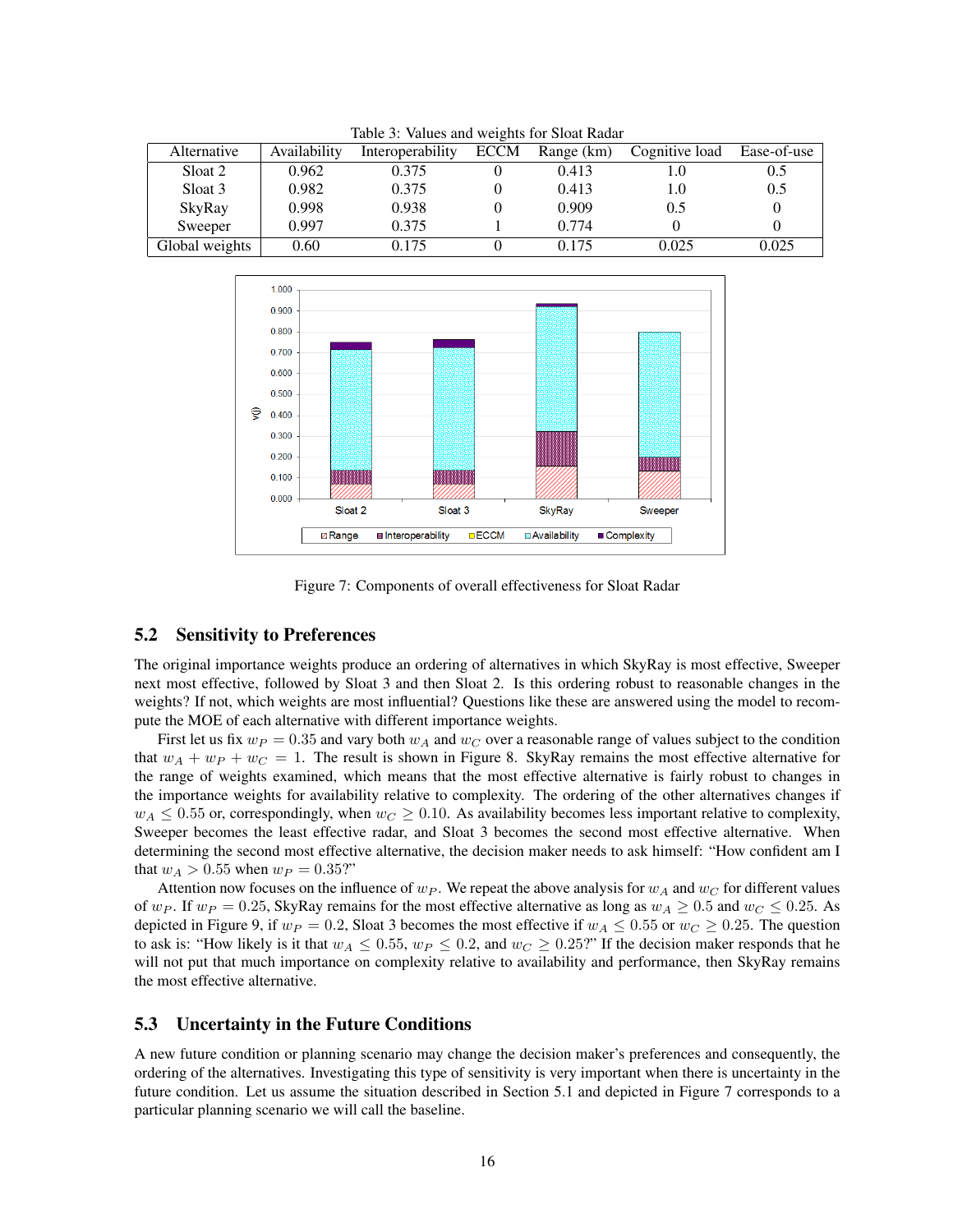

Figure 8: Sensitivity to  $w_A$  and  $w_C$  with  $w_P = 0.35$ 



Figure 9: Sensitivity to  $w_A$  and  $w_C$  with  $w_P = 0.2$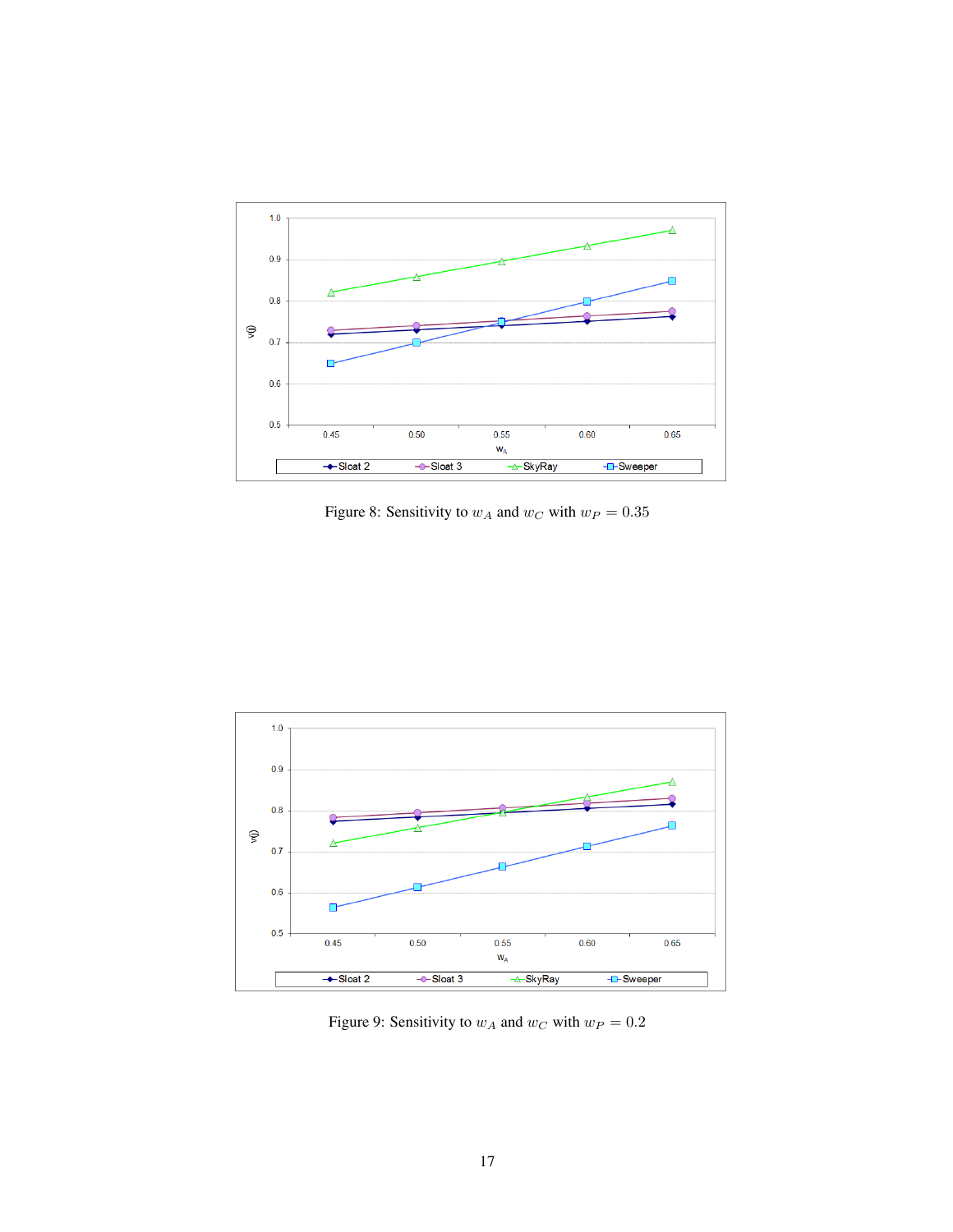

Figure 10: Supersonic attack scenario



Figure 11: ECM scenario

Now suppose new intelligence estimates suggest the potential enemy will re-equip its bomber fleet with supersonic attack aircraft. This new scenario may change decision maker preferences to place more importance on performance because of the enemy's increase in capability. For example, the importance weights defining the measure of overall effectiveness may change to  $w_A = 0.30$ ,  $w_P = 0.65$ , and  $w_C = 0.05$ . Furthermore, the importance weights defining the components of performance could change to  $w_I = 0.25$ ,  $w_E = 0.0$ , and  $w_R = 0.75$ . This preference structure gives the result depicted in Figure 10. The ordering of the alternatives is unchanged and the picture resembles that in Figure 7. There are differences, however, in the composition of the MOE for each alternative. Range plays a more important role, and availability plays a less important role. Nevertheless, the original ordering of alternatives is robust to this change in the future condition.

Now assume that intelligence reports indicate the potential enemy cannot afford to reequip its bomber fleet with new aircraft. Instead, they have decided on an avionics upgrade to give the existing bomber fleet radar jamming capability or electronic counter measures (ECM). Under this future condition the decision maker may still favor performance over availability, and  $w_A = 0.30$ ,  $w_P = 0.65$ , and  $w_C = 0.05$ . ECCM becomes important, and the weights within performance may change to  $w_I = 0.10$ ,  $w_E = 0.75$ , and  $w_R = 0.15$ . The resulting MOE are depicted in Figure 11. Sweeper is now the most effective alternative for this future condition because it is the only radar with ECCM capability.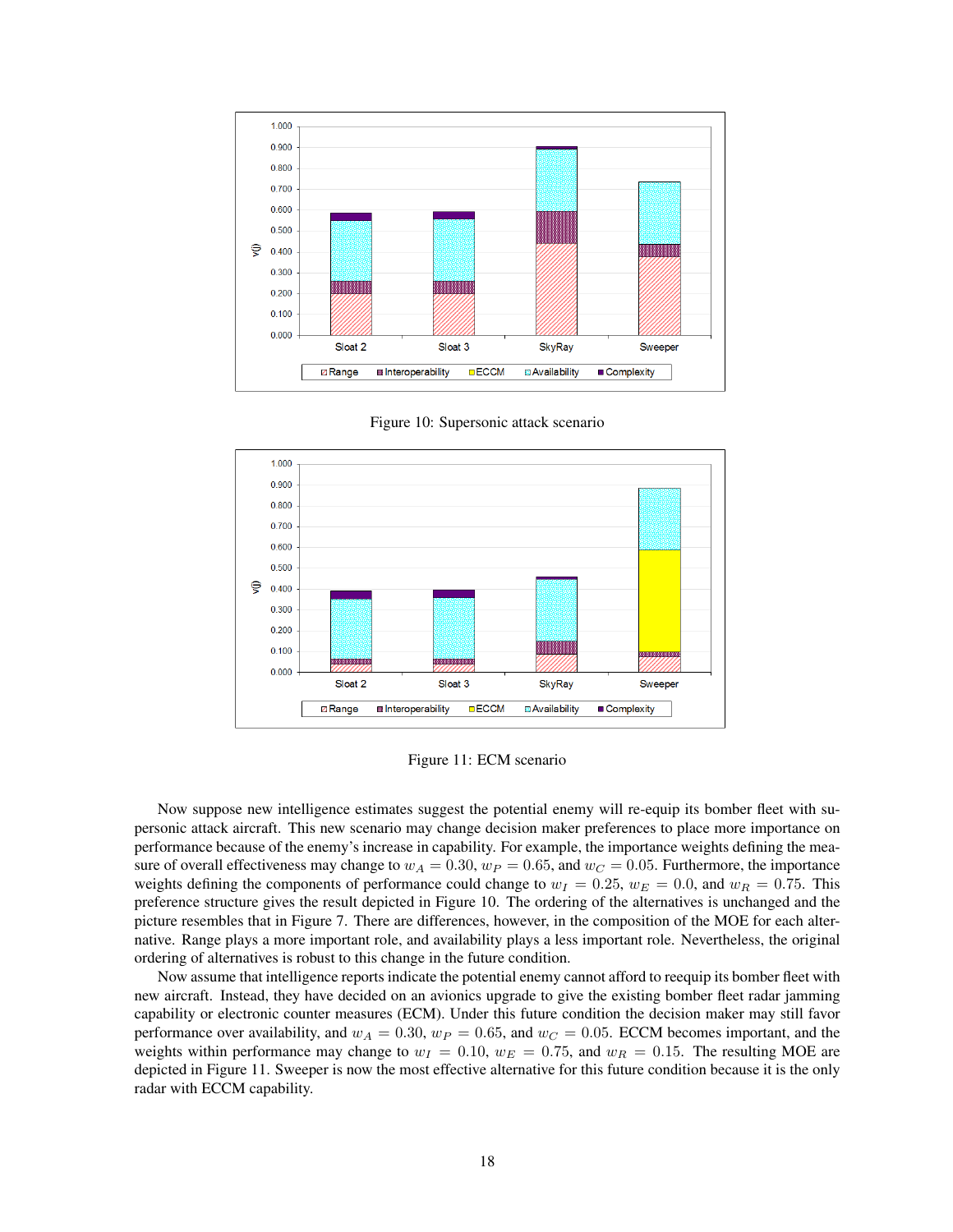

Figure 12: Alternatives in cost-effectiveness space

## 6 COST-EFFECTIVENESS

Computing the MOE for each alternative allows the decision maker to order the alternatives from most effective to least effective. This is only half the story, though, because cost also matters. Ultimately the decision maker will have to integrate cost information with effectiveness and engage in *cost-effectiveness analysis*. This section presents the conceptual elements used in the analysis and outlines the process followed in the analysis.

### 6.1 Conceptual Framework

The decision maker ultimately pursues two overall objectives when searching for a solution: (1) maximize effectiveness and (2) minimize cost. An alternative j will be evaluated in terms of its MOE,  $v(j)$ , and its discounted life-cycle cost,  $c(j)$ . Drawing a picture of effectiveness and cost on a scatter plot can help us think in these two dimensions at the same time. Cost is plotted on the horizontal axis, and effectiveness is plotted on the vertical axis. If the four alternatives in the Sloat Radar example have the following discounted life-cycle costs and MOEs (with the importance weights from the baseline) in the table below, Figure 12 depicts this information graphically.

| Alternative | Cost (millions of dollars) | Effectiveness (MOE) |
|-------------|----------------------------|---------------------|
| Sloat 2     | 23.9                       | 0.752               |
| Sloat 3     | 41.6                       | 0.765               |
| SkyRay      | 63.5                       | 0.934               |
| Sweeper     | 70 4                       | 0.799               |

This framework makes it easy for the decision maker to see which alternative is cheapest or most expensive and which alternative is most effective or least effective. It shows the distance between alternatives—how much more effective and/or costly is one alternative versus another. Such a picture provides all the information the decision maker needs to choose the most cost-effective alternative, the exact meaning of which requires understanding the many ways the solution can be interpreted.

### 6.2 Solution Concepts

Multiple ways exist to define a solution that minimizes cost and maximizes effectiveness. The solutions are distinguished from each other based on the amount of additional information required of the decision maker. First, we present two concepts that do not require any more information from the decision maker. Second, we develop solution concepts that require a little additional information from the decision maker. Finally, we conclude with a definition for the most cost-effective solution. This last concept requires eliciting additional decision maker preference information and is the most demanding.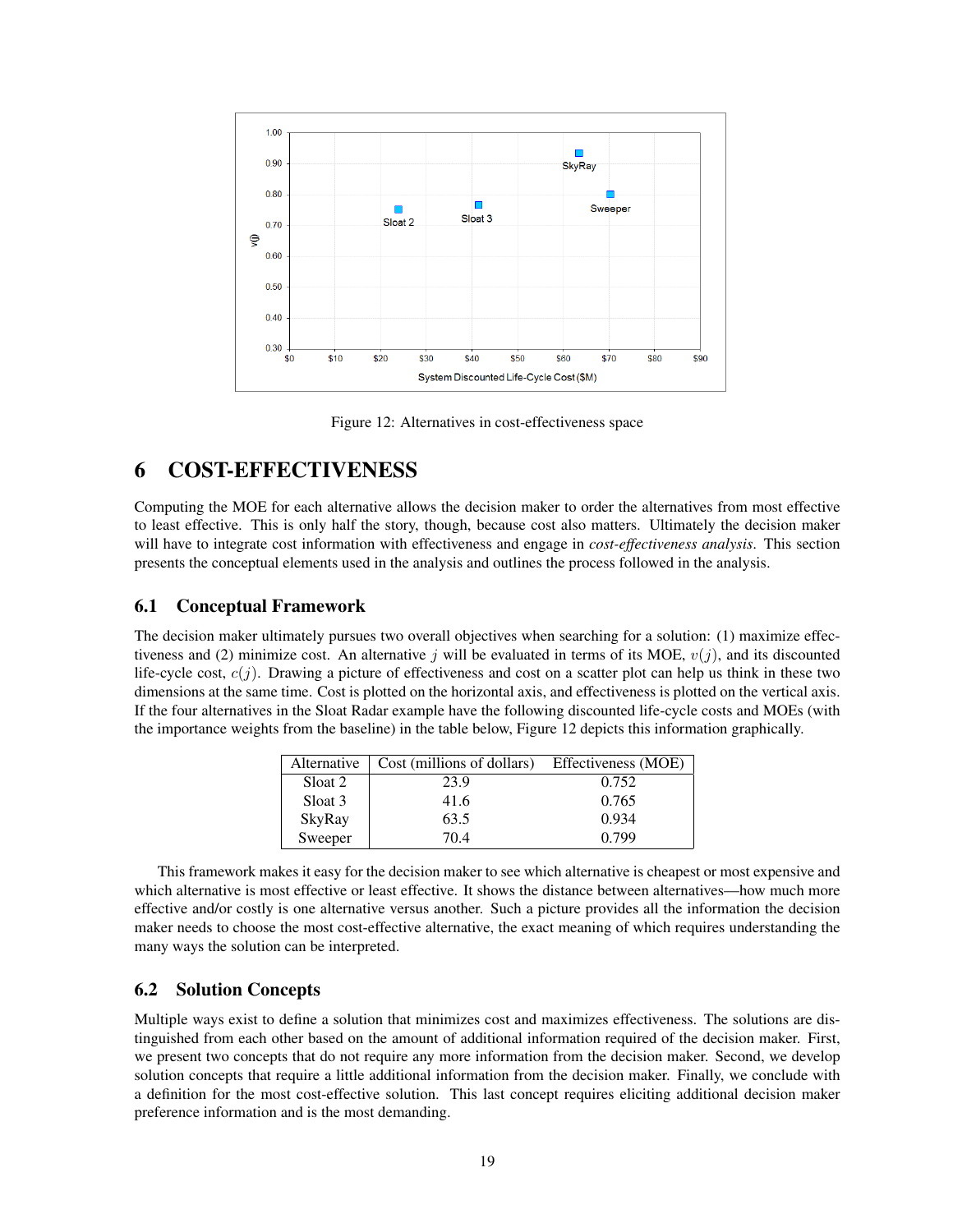

Figure 13: Superior or dominant solution



Figure 14: Efficient solution

### 6.2.1 Superior solution

A superior solution is a feasible alternative that has the lowest cost and the greatest effectiveness. It does not matter if you are a decision maker who places all emphasis on minimizing cost or a decision maker who places all emphasis on maximizing effectiveness. Both types of decision makers would select the superior solution if one exists. Figure 13 illustrates this concept. Alternative 1 is superior to all the others, and it is called the *dominant* solution because this alternative is the cheapest and the most effective. We do not need any preference information beyond that which we have already obtained in order to define effectiveness. No alternatives exist in the "northwest" quadrant relative to alternative 1 because no alternative is either cheaper or more effective than alternative 1.

#### 6.2.2 Efficient solution

The efficient solution concept builds upon the superior solution concept. An *efficient* solution is one that is not dominated by, or inferior to, any other feasible alternative, and an alternative is not efficient because there exists another alternative that is superior to it. An example of this type of solution is found in Figure 14. Alternatives 4 and 6 are dominated by, or are inferior to, alternatives 3 and 5, respectively. Consequently, alternatives 4 and 6 should not be selected. Alternatives 2, 3, 5, and 7 are all efficient.

This solution concept does not necessarily yield unique answers. If only one efficient solution exists, it is the superior solution. If more than one efficient solution exist, a set of non-unique solutions or alternatives exists. This may not be a bad circumstance, however, because the decision maker has flexibility, and several alternatives can be defended as efficient.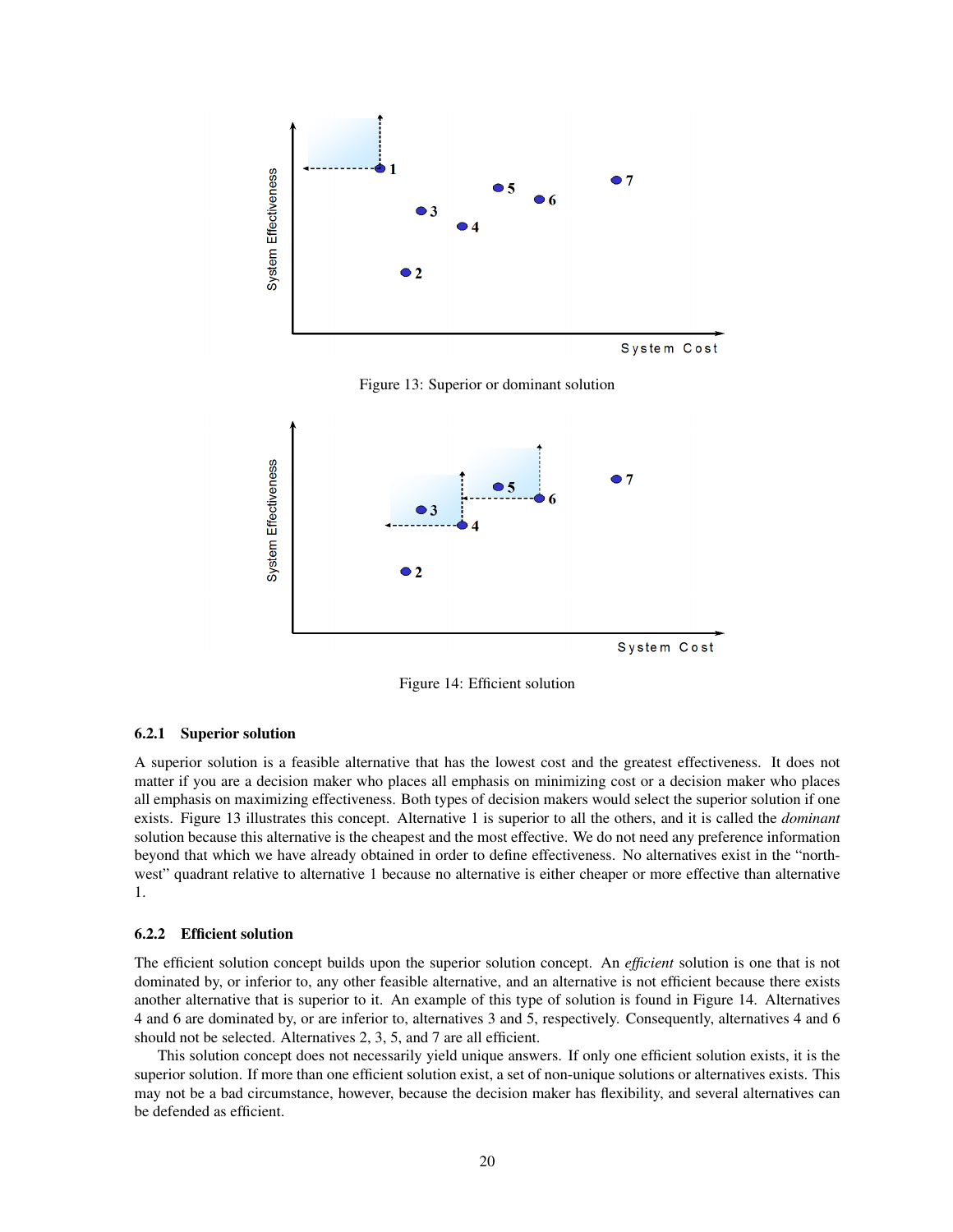

Figure 15: Satisficing solution

#### 6.2.3 Satisficing solution

A satisficing solution is a feasible solution that is "good enough" in the sense that it exceeds a minimum level of effectiveness and does not exceed a maximum cost. This solution concept requires the decision maker to state a desired MOE and a maximum life-cycle cost. An alternative that satisfies both of these requirements simultaneously is satisfactory. Like the efficient solution concept, the satisficing solution concept often yields non-unique answers. Figure 15 shows a situation where both alternatives 3 and 5 are satisfactory solutions because both alternatives are cheaper than the maximum cost ( $cost_{max}$ ) and more effective than the minimum effectiveness level  $(v(j<sub>min</sub>)$ . Because both alternatives are satisfactory, a decision maker will need another solution concept to decide between the two alternatives.

#### 6.2.4 Marginal reasoning solution

If a superior solution does not exist, marginal reasoning may be used to select an alternative. This solution concept begins with an efficient set of alternatives, such as those from Figure 14, which are reproduced in Figure 16. Suppose the decision maker is considering alternative 3. Alternatives 2 and 5 are its closest neighbors: alternative 2 is similar in cost and alternative 5 is similar in effectiveness. Two questions can be asked: (1) Is the marginal increase in cost worth the marginal gain in effectiveness when moving to alternative 5? and (2) Is the marginal savings in cost worth the marginal decrease in effectiveness when moving to alternative 2? If the decision maker prefers alternative 5 over alternative 3, the additional cost is worth paying to obtain the additional increase in effectiveness. If the decision maker prefers alternative 3 to alternative 5, the marginal increase in effectiveness is not worth the marginal increase in cost. If the decision maker cannot decide between alternative 3 and alternative 5, the marginal increase in cost is balanced by the marginal increase in effectiveness, or equivalently, the cost savings just compensate for the decrease in effectiveness. It is a "toss up" between the two.

This reasoning can be applied to each alternative in the efficient set. After all the alternatives have been considered, the decision maker will arrive at one of two situations: (1) one alternative is identified as the most preferred alternative; or (2) two or more alternatives are identified as equivalent and, as a group, are more preferred than than all the rest.

#### 6.2.5 Importance weights for effectiveness and cost

The most formal solution concept asks the decision maker to determine the relative importance of cost to effectiveness. This means there exists *in the mind of the decision maker* a payoff function that combines the two issues of concern: (1) maximizing effectiveness and (2) minimizing cost. The first objective is represented by the MOE  $v(j)$ . The second objective is a function of the cost measure  $c(j)$  and represents a less-is-better preference relation. The decision maker needs to determine a value function for cost similar to the example given in Section 4.1 where a value function for the weight of a radio is constructed. The value function for cost  $v_c(c(j))$  can be an exponential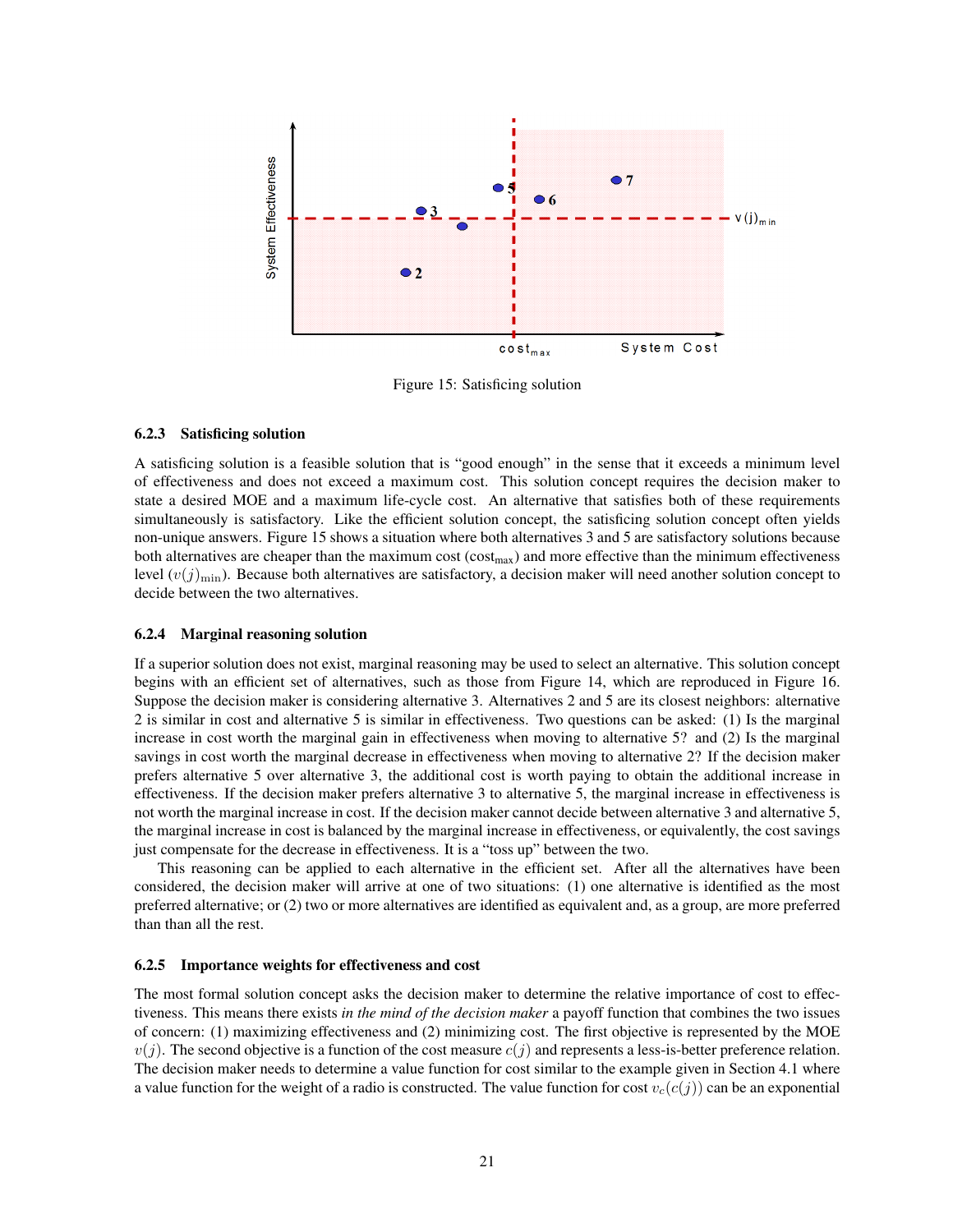

Figure 16: Marginal reasoning solution

function as in Eq. (2) or a linear function as in Eq. (3b) in which less is better. Figure 27 in the Appendix depicts a linear value function for cost in which  $c_{\text{ideal}} = $0$  and  $c_{\text{too much}} = $90$  million.

The payoff function for the cost-effectiveness of the  $j<sup>th</sup>$  alternative is denoted by  $V(j)$  and follows a simple additive form:

$$
V(j) = W_E \cdot v(j) + W_C \cdot v_c(c(j)) \tag{6}
$$

where  $W_E$  and  $W_C$  are the importance weights for effectiveness and cost, respectively. Upper case letters distinguish these weights from those used in defining  $v(j)$ . W<sub>E</sub> represents the importance to the decision maker of maximizing effectiveness and  $W_C$  represents importance to the decision maker of minimizing cost. The weights must satisfy  $0 \leq W_E \leq 1$ ,  $0 \leq W_C \leq 1$ , and  $W_E + W_C = 1$ . The relative importance of these two conflicting objectives is captured by the ratio  $W_C/W_E$ .

Eq. (6) represents the preferences of a rational decision maker. When confronted by a choice between two alternatives equal in effectiveness, the decision maker will choose the less expensive alternative because  $v_c(c(j))$ decreases as the cost  $c(j)$  increases. Similarly, when confronted by a choice between two alternatives equal in cost, the decision maker will choose the alternative with the greater MOE because  $v(j)$  is greater for the alternative that is more effective.

The overall cost-effectiveness function  $V(j)$  defines a preference structure that allows us to develop valuable insights. We can see this graphically by rearranging the cost-effectiveness function and drawing a straight line to represent  $V(j)$  on the cost-effectiveness graph. Express  $v(j)$  as a function of  $V(j)$  and  $c(j)$ :

$$
v(j) = \frac{1}{W_E}V(j) - \frac{W_C}{W_E} \cdot v_c(c(j)).
$$

For simplicity, we assume a linear individual value function—see Eq. (3b)—for  $v_c(c(j))$  in which less is better. If we assume  $c_{\text{ideal}} = 0$ , then  $v_c(c(j)) = [c(j) - c_{\text{too much}}] / [-c_{\text{too much}}] = 1 - k \cdot c(j)$  where  $k = 1/c_{\text{too much}}$ . For a fixed value of  $V(j)$ , we see that  $v(j)$  is a linear function of  $c(j)$ :

$$
v(j) = \frac{1}{W_E}V(j) - \frac{W_C}{W_E} \cdot [1 - k \cdot c(j)]
$$
  
= 
$$
\frac{1}{W_E}V(j) - \frac{W_C}{W_E} + \frac{W_C}{W_E} \cdot k \cdot c(j).
$$

This is the equation for a straight line when we interpret  $c(j)$  as the independent variable and  $v(j)$  as the dependent variable. The intercept for the line is given by  $V(j)/W_E - W_C/W_E$  and the slope is given by  $k \cdot W_C/W_E$ . This line represents all combinations of cost and effectiveness corresponding to a given level of overall cost-effectiveness,  $V(j)$ . As  $V(j)$  increases (for example,  $V^{**} > V^*$  in Figure 17), this "isoquant" line shifts up and to the left. As we move closer to the northwest corner of the cost-effectiveness plot, we move to greater levels of overall cost-effectiveness.

Suppose the decision maker is much more interested in minimizing cost than maximizing effectiveness. This decision maker would select weights where  $W_C \gg W_E$ . The slope of the lines representing constant overall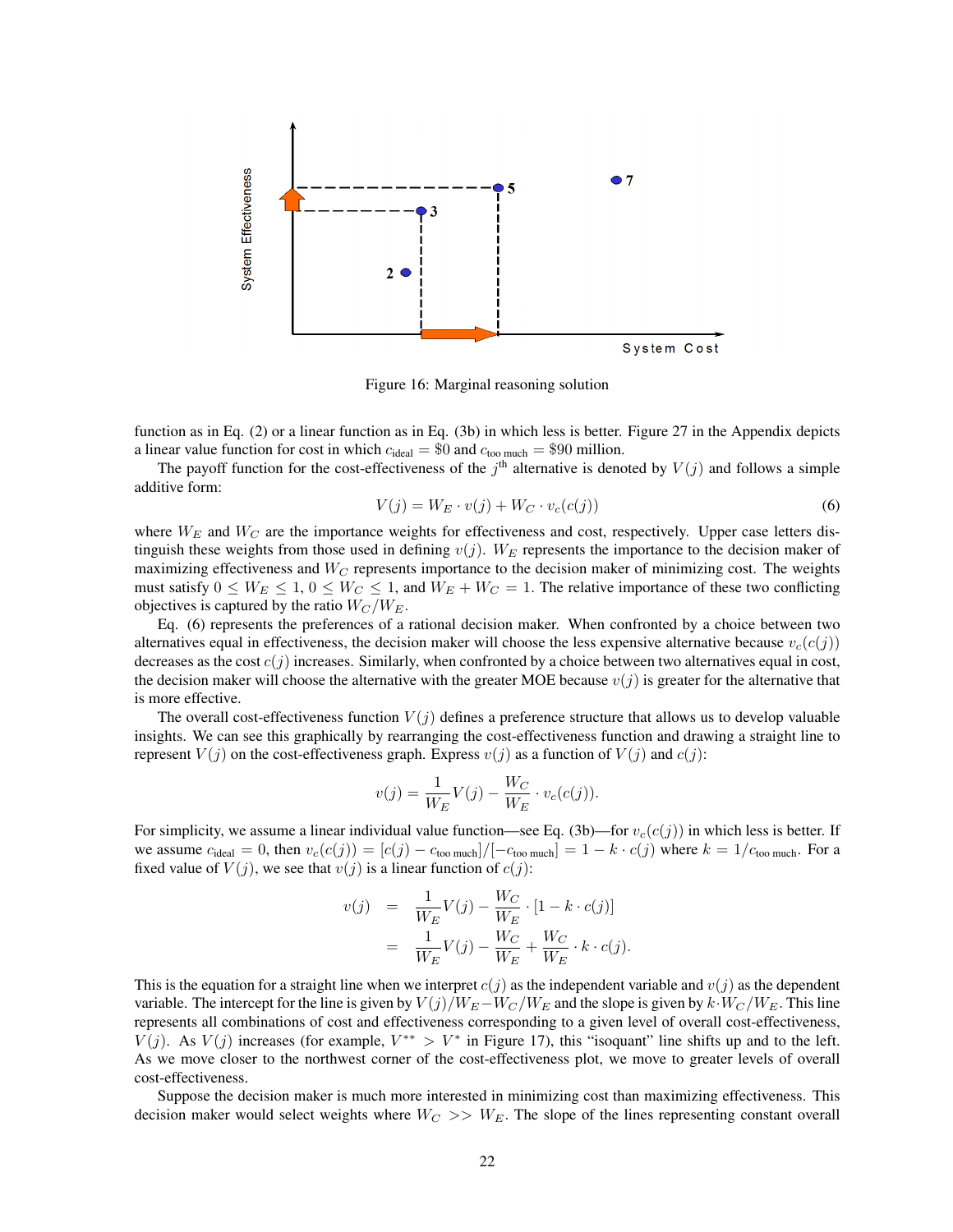

Figure 18:  $W_C >> W_E$ 

cost-effectiveness would be very steep. This situation is depicted in Figure 18. Alternative 3 is the best in this situation because it lies on the highest achievable isoquant of cost-effectiveness. A decision maker who places more emphasis on maximizing effectiveness would choose weights that result in less steep lines of constant overall cost effectiveness, which could yield a picture like Figure 19. Now alternative 5 is the most cost-effective. Finally, consider a decision maker who places considerable importance on the maximization of effectiveness, which implies that  $W_E \gg W_C$ . The slope of the lines is very small resulting in nearly flat isoquants of cost-effectiveness as in Figure 20. Alternative 7 is now the most cost-effective alternative.

The above three cases illustrate the importance of the efficient set, and the most cost-effective alternative is selected from the set of efficient alternatives. The most cost-effective depends on the decision maker preferences for cost reduction versus effectiveness maximization. The answer to the decision problem requires elicitation of decision maker preferences—we do not know what we mean by "cost-effectiveness" until we incorporate decision maker preferences over cost and effectiveness.

### 6.3 Cost-effectiveness for Sloat Radar

Figure 12 shows no superior solution exists among the four alternatives of the Sloat Radar problem and Sweeper is dominated by SkyRay. The efficient set is composed of Sloat 2 (the "do nothing" alternative), Sloat 3 (purchase a third radar of the type already installed), and SkyRay. The question is which of the three non-dominated alternatives in the efficient set is most cost-effective? The answer cannot be given until we solicit additional preferences from the decision maker.

A marginal reasoning solution may begin with Sloat 2 and ask the decision maker whether he is willing to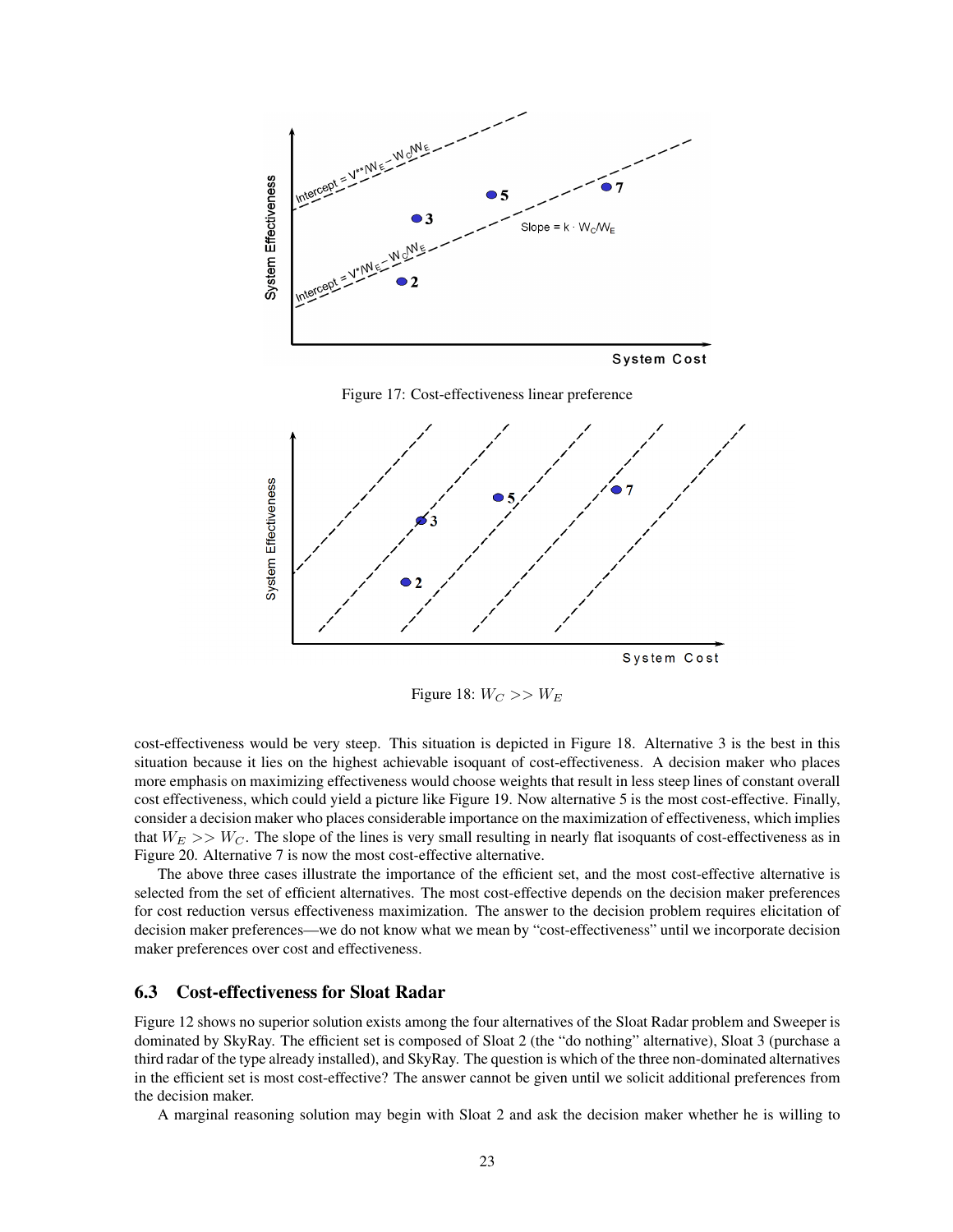

Figure 19:  $W_E > W_C$ 



Figure 20:  $W_E >> W_C$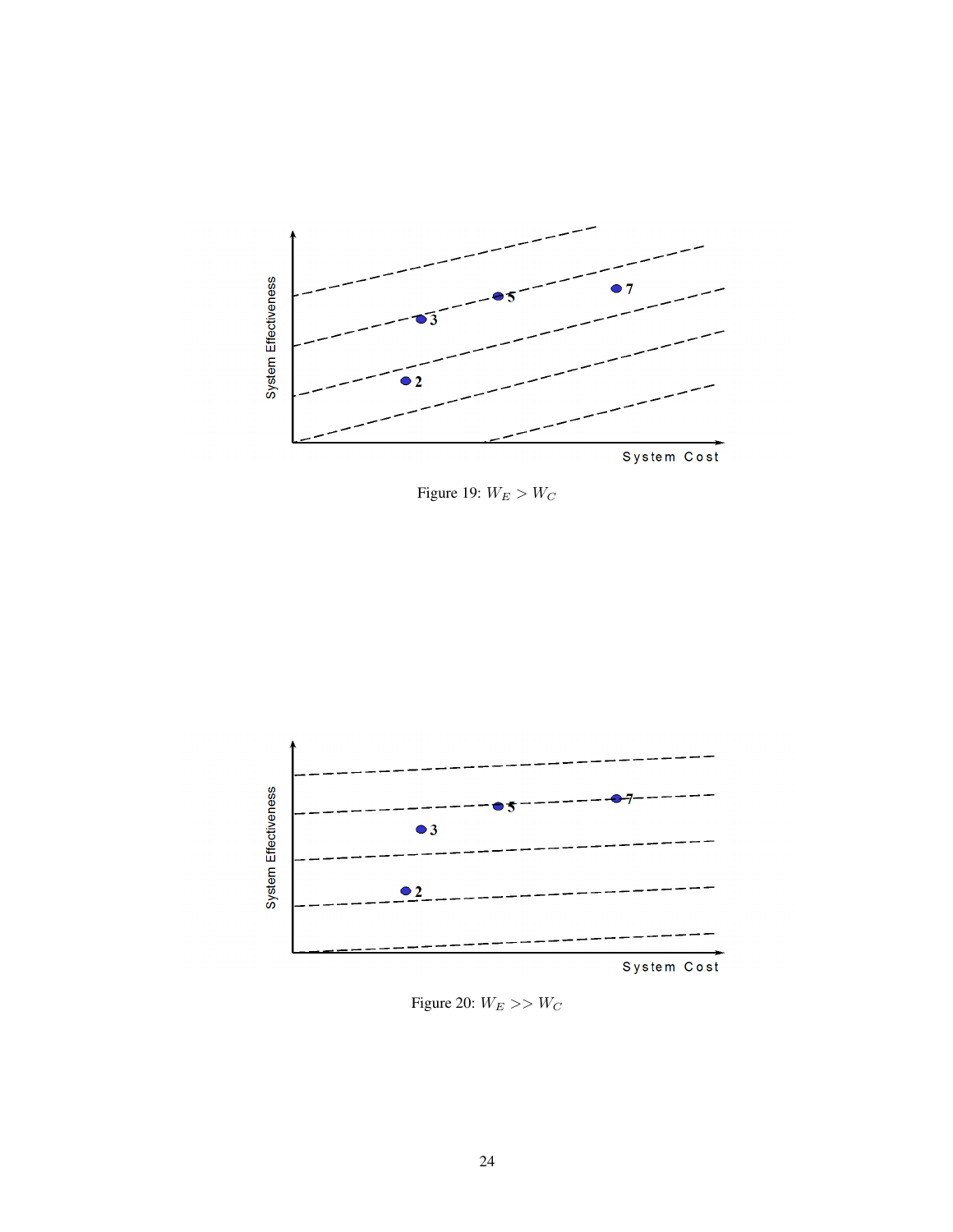

Figure 21: Cost-effectiveness:  $W_C/W_E = 1.0$ 

spend an additional \$17.7 million to achieve an increase in 0.013 in effectiveness (the difference in MOEs between Sloat 3 and Sloat 2). The increase in effectiveness occurs because Sloat 3 is available more frequently than Sloat 2. If the decision maker responds that he is unwilling to spend the extra money for a small increase in effectiveness, we can ask him if he is willing to spend an additional \$39.6 million to achieve an increase in 0.182 in effectiveness (the difference in MOEs between SkyRay and Sloat 2). SkyRay is more effective than Sloat 2 because it has more range, is available more often, and has greater interoperability. Framing the questions in this manner can help the decision maker understand precisely what additional capability he is getting for an increased cost.

The more formal manner of answering which alternative is the most cost-effective requires elicitation of the final set of importance weights,  $W_C$  and  $W_E$ . Suppose the decision maker believes cost and effectiveness are equally important. These preferences translates to  $W_C/W_E = 1.0$  resulting in the picture given in Figure 21. The decision maker would select the "do nothing" alternative because at least one isoquant line lies to the right of Sloat 2 and to the left of Sloat 3 and SkyRay.

If the decision maker believes maximizing effectiveness is twice as important as minimizing cost,  $W_C/W_E$  = 0.5, which results in the picture given in Figure 22. Sloat 2 is still most cost-effective because at least one isoquant line separates Sloat 2 from Sloat 3 and SkyRay. If the decision maker believes maximizing effectiveness is four times more important than cost reduction,  $W_C/W_E = 0.25$ . These preferences give the picture shown in Figure 23. SkyRay is the most cost-effective because at least one isoquant line lies below SkyRay and above Sloat 2 and Sloat 3.

This method also can serve to find the ratio between  $W_C$  and  $W_F$  which would make the decision maker indifferent between two alternatives. For example, when  $W_C/W_E = 1/3$  we obtain the situation in Figure 24. Here Sloat 2 and SkyRay are almost of equal cost-effectiveness. The analysis of cost-effectiveness afforded by the model reduces the management question to one of asking the decision maker: "Do you feel that effectiveness is more than three times as important as cost?" If the answer is yes, SkyRay should be selected. If the answer is no then do nothing (Sloat 2) is the best alternative. The model helps to focus attention on critical information.

Now that we have found the critical value of  $W_C/W_E \simeq 1/3$ , it is of interest to consider the effects of uncertainty in the future condition. Two other planning scenarios besides the baseline were considered during the MOE discussion. If the supersonic attack scenario is highly likely, then we use different weights in the definition of effectiveness. The  $v(j)$  values change for all alternatives and Figure 25 shows SkyRay is the most cost-effective if  $W_C/W_E \leq 0.57$ . The decision maker should be asked: "Is effectiveness more than 1.75 times as important than cost?" If he answers yes, SkyRay is the best alternative. The ECM planning scenario changes the importance weights in effectiveness, and the resulting cost-effectiveness is shown in Figure 26. If  $W_C/W_E = 1/3$ , Sweeper is the best alternative. Under this scenario, Sweeper remains the best alternative as long as the decision maker values effectiveness at least 1.4 times as much as cost, or  $W_C/W_E \leq 0.74$ .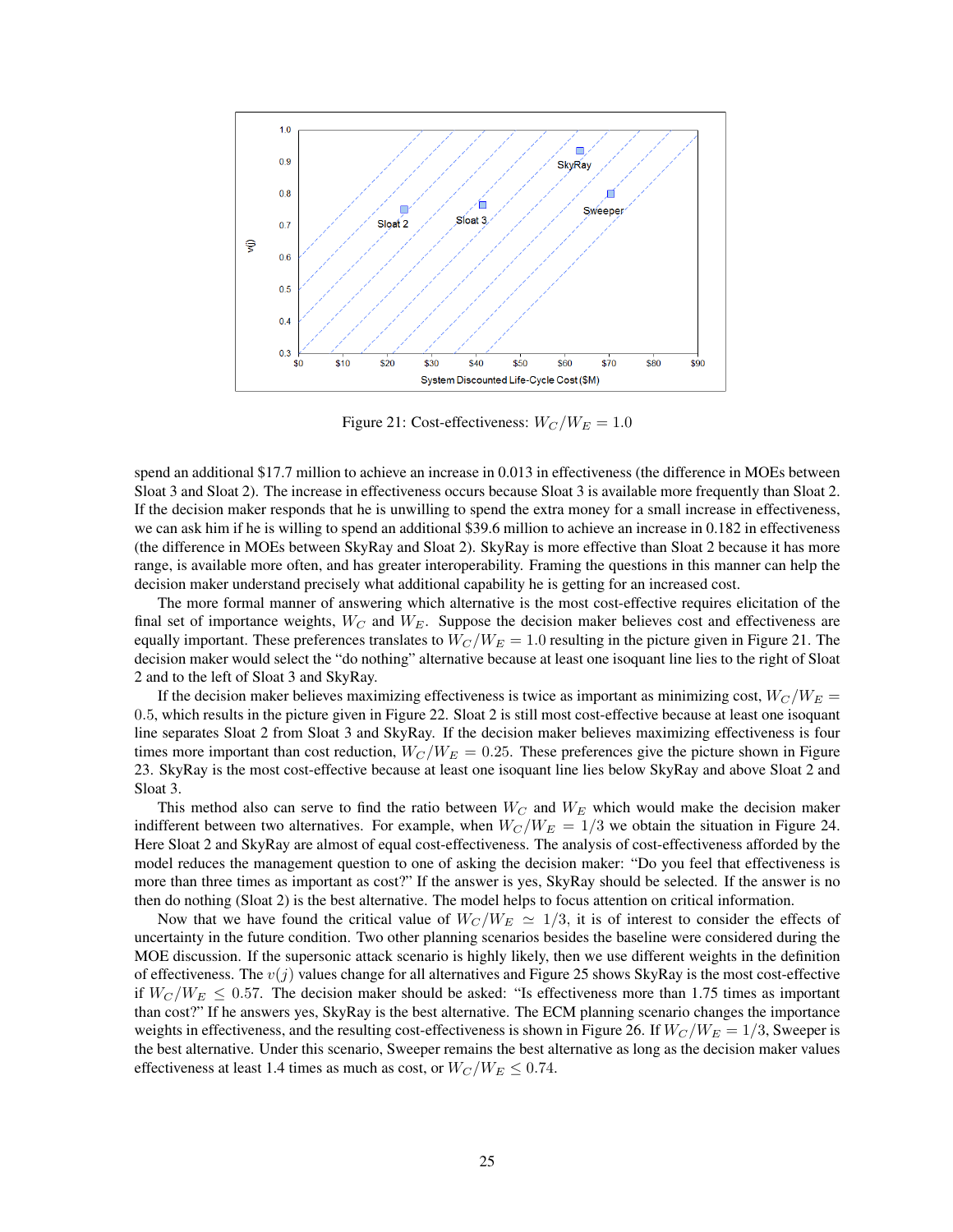





Figure 23: Cost-effectiveness:  $W_C/W_E = 0.25$ 



Figure 24: Cost-effectiveness:  $W_{\mathbb C}/W_{\mathbb B} = 0.33$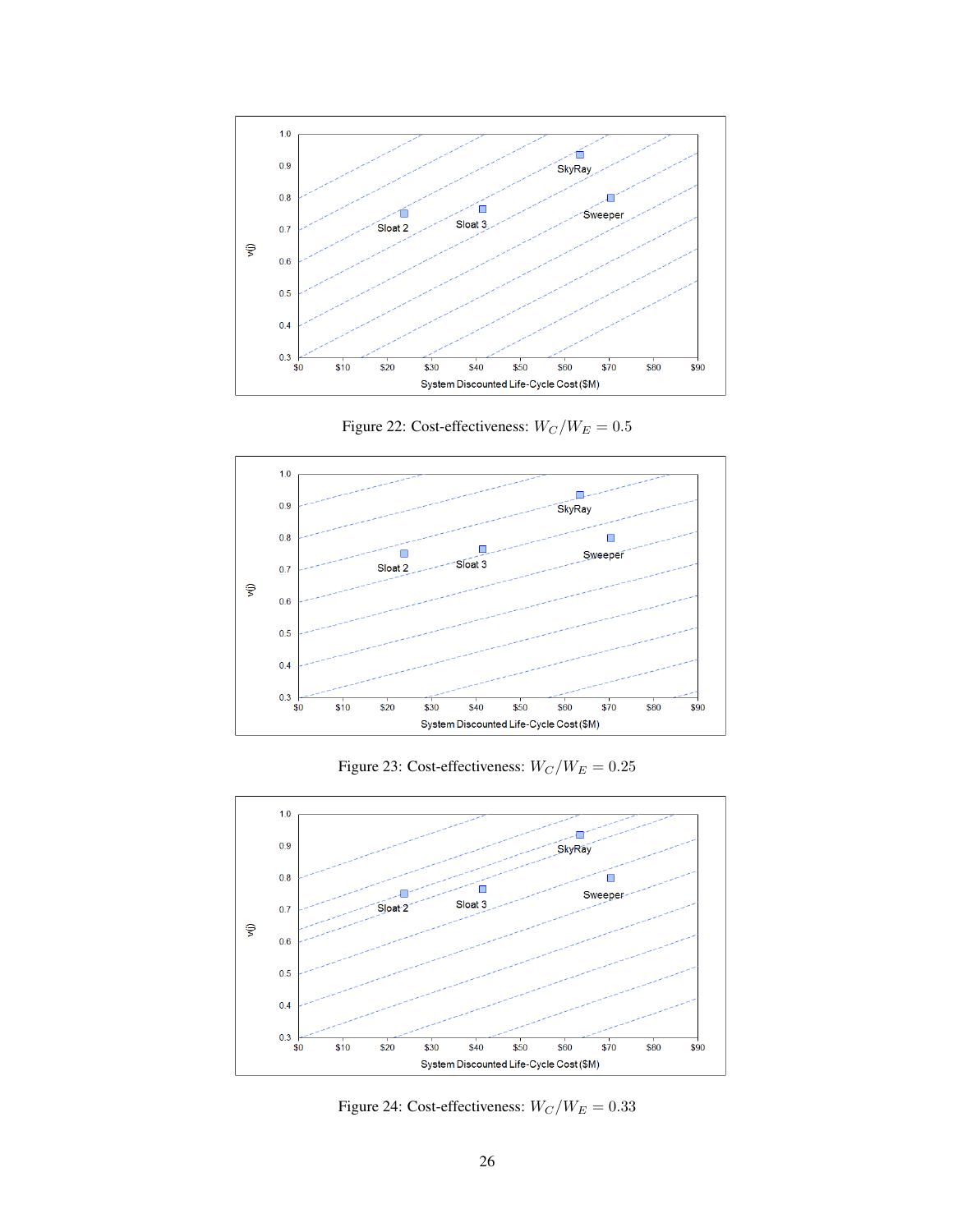

Figure 25: Cost-effectiveness for supersonic attack scenario:  $W_C/W_E=0.57\,$ 



Figure 26: Cost-effectiveness for ECM scenario:  $W_{\mathbb C}/W_{\mathbb B} = 0.74$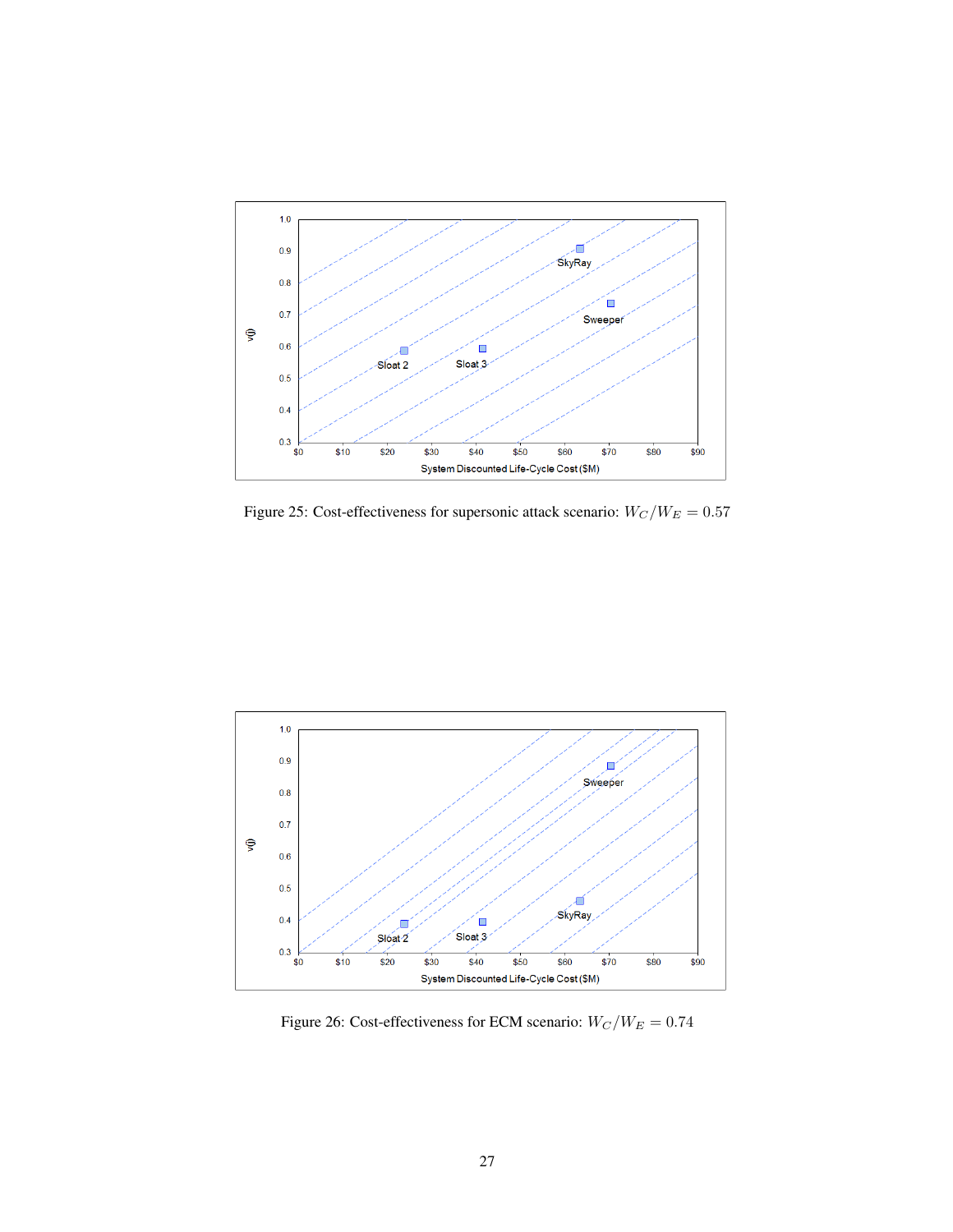### 7 SUMMARY

Multiple objective decision problems arise very frequently. Their solution requires the decision maker to first determine what really matters and list the issues or consequences of concern. This process of discovery should be pursued through the construction of an objectives hierarchy. It is the single most important step towards a solution. Without doing this we run the risk of not knowing "what is the real problem" and of not asking "the right question."

The lowest levels of the hierarchy define the individual measures of effectiveness. These are the natural, constructed, or proxy measurement scales by which we begin to quantify the effectiveness of an alternative. The proper integration of these measures into a single MOE requires quantification of decision maker preferences. First we need to know decision maker preferences over marginal changes in the individual effectiveness measures—the answer to "How much is enough?" These changes can represent increases (when more is better) or decreases (when less is better). This information allows us to convert the individual effectiveness measures into individual value measures on a  $0 - 1$  scale. Second we need to know decision maker preferences across the individual measures the answer to "How important is it?" This information allows us to combine the individual scaling functions using a weighted sum defined by the importance weights.

Next, we combine the resulting MOE with the discounted life-cycle cost. This provides all the information needed to conduct the analysis of cost-effectiveness. Viewing things in a two-dimensional framework expedites thinking about the solution by allowing visual inspection and making use of humans' ability at pattern recognition. In this framework, five solution concepts apply: (1) the superior solution, (2) the efficient solution, (3) the satisficing solution, (4) marginal reasoning, and (5) weighting cost versus effectiveness. The first concept should always be sought, and a superior solution (if one exists) is the best alternative regardless of the preferences for cost reduction versus effectiveness maximization. The efficient solution and the satisficing solution often yield non-unique answers and gives the decision maker flexibility over which alternative to select. The set of efficient solutions is intrinsically important because because the most cost-effective alternative will come from this set. Selecting the most cost-effective alternative requires eliciting additional decision maker preferences. We must know the decision maker's preferences over cost minimization and effectiveness maximization before determining the most cost-effective alternative.

## APPENDIX: Individual Value Functions

There are many functions for describing decision maker preferences over marginal changes in a single effectiveness measure. The exponential function provides a good approximation to many preferences:

$$
v_i(z_i) = \frac{1 - e^{-az_i}}{K}
$$

where either

 $z_i = x_i - x_{\min}$ 

(the more-is-better case) or

$$
z_i = x_{\max} - x_i
$$

(the less-is-better case) and  $K = 1 - e^{-a[x_{\text{max}} - x_{\text{min}}]}$  is a constant that standardizes the range of variation so  $0 \le v_i(z_i) \le 1.$ 

This function is flexible enough to include the linear value function. It can be shown using calculus that, in the limit as  $a \to 0$ , this function becomes

$$
v_i(z_i) = \frac{z_i}{x_{\text{max}} - x_{\text{min}}}.
$$

This describes a decision maker who places equal value on marginal changes of equal amounts. For example, let  $a = 0.001$ ,  $x_{\text{min}} = 0$  and  $x_{\text{max}} = $90$  million. We obtain the function pictured in Figure 27. This represents a decision maker who values a \$10 million cost savings the same, no matter if it is a reduction in cost from \$90 to \$80 million or from \$70 to \$60 million.

This exponential form can be expanded to include a quadratic term,

$$
v_i(z_i) = \frac{1 - e^{-az_i - b_1 z_i^2}}{K_1},
$$